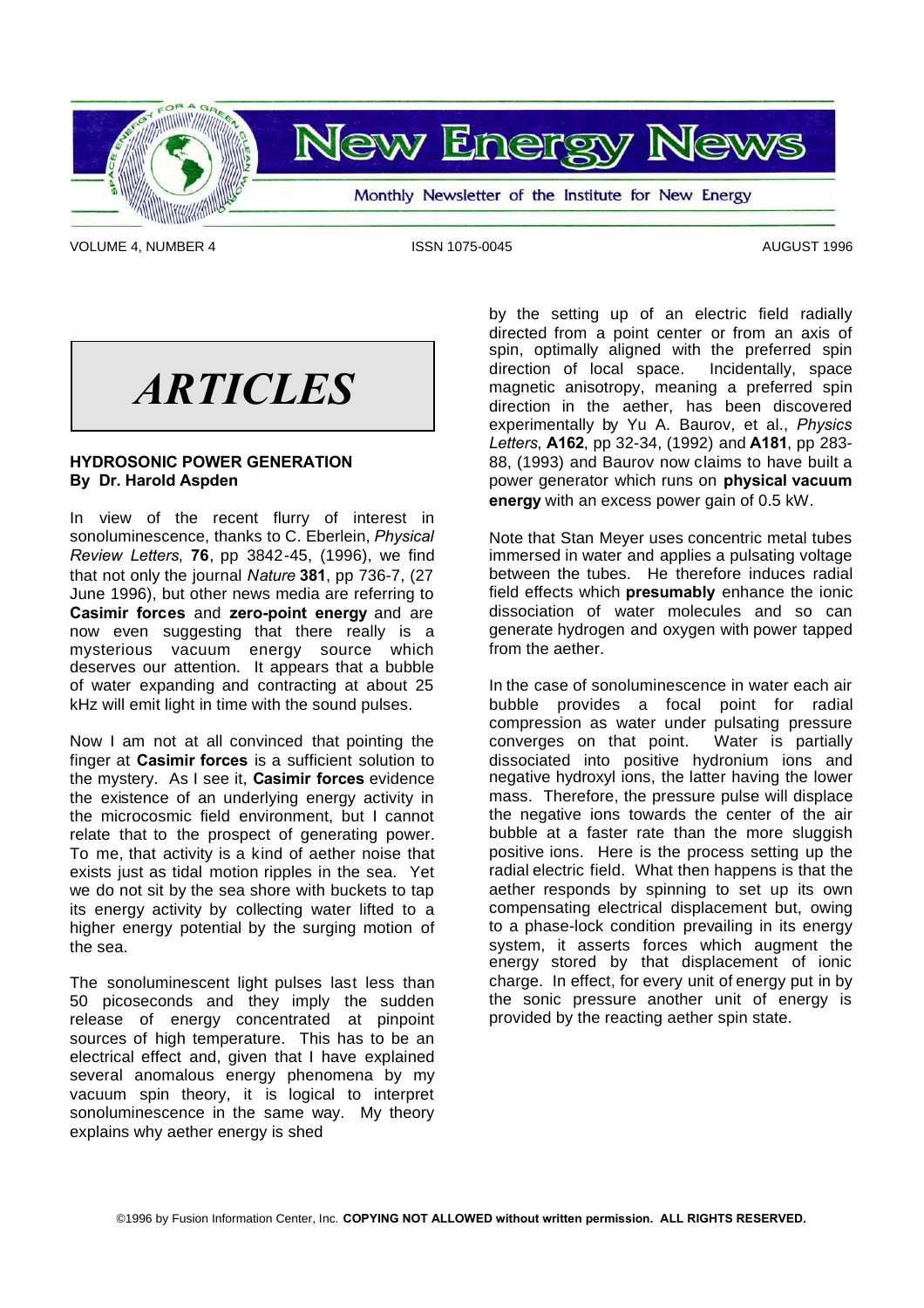Having read Mark Goldes' story about the research of Robert L. Carroll (*New Energy News*, July 1996, pp 13- 15), and having seen an advance copy of my new book Aether Science Papers, a colleague sought my reaction. He could see there is a parallel connection. I too, have had "a lifelong argument with relativity theory" and that "is one reason why my work has been largely ignored". That is what my new book is all about, plus predicting why antigravitation is on the horizon as an aftermath to the exploitation of the new energy resource. I even point to the connection with the neutral pion and very much more.

My book is aimed at presenting the physics underlying the **free energy resource** as a preliminary to my next work, with will present the technological details of my research aimed at tapping that resource. I explain in my book how protons are created in space as if from nowhere, but I do not mention Robert A. Millikan's account of cosmic radiation, as exploited by Carroll. Rather than imagining proton-antiproton annihilation to create neutral pions and so shed energy in empty space, I see the aether as alive with muon pairs which combine to fuse into neutral pions as well as creating protons and electrons.

However, on the Millikan theme there are four items listed below that *NEN* readers will find of interest if I quote them from my copy of a 1935 book in the University of Chicago Science Series, Millikan's Electrons (+ and -), Protons, Photons, Neutrons and Cosmic rays. I note that these were early days to be writing about neutrons, days before our modern scientists carved their interpretation of nuclear structure in tablets of stone!

1. On page 207, after explaining on page 206 that a proton **is charged with one positive electron:** "In uranium, for example, since its atomic weight is 238, we know that there must be 238 positive electrons in its nucleus. But since its atomic number is but 92 it is obvious that  $(238 - 92 = 146)$ . Therefore, 146 of the 238 positive electrons in the nucleus must be neutralized by 146 negative electrons which are also within that nucleus. That these negative electrons are actually there within the nucleus is independently demonstrated by the facts of radioactivity, for in the radioactive process we find negative electrons, so called ß-rays, actually being ejected from the nucleus."

**On this basis, Millikan would not have denied heat generationfrom cold fusion of deuterium owning to there being no neutron emission!**

spin builds. This is a pumping action that occurs at the 25,000 Hz sonic frequency as more and more energy is tapped from the aether. However, there is a limit because the aether sphere in spin builds up in radius with the increase of energy. **Periodically, at moments when the inward pressure pulses are occurring, the aether spins of two adjacent bubbles will crash as their surfaces come into contact.** This initiates what is, effectively, the discharge of a

charged capacitor and I see that as the feature that may well account for the luminescence.

In physics as applied to linear harmonic systems there is equipartition of energy as between dynamic motion and static potential. In the sonoluminescent activity the sonic pulsations input energy stored by the electrostatic displacement and the aether adds the dynamic vacuum spin energy. This action hold the displaced charge in a quasi-stable state so that when the sonic pressure relaxes the hydronium and hydroxyl ions are driven again towards the focal point in that air bubble and separate further to increase the radial electric field. The cycle then repeats as field and the compensating aether charge displacement increase whilst the vacuum

The practical implication is that ionized water containing small air bubbles subjected to sonic frequency pressure pulsations will exhibit anomalous energy properties, and deliver up to twice as much heat as the energy consumed. Another such implication is that the radial electric field pulsations can cause more of the water to dissociate naturally, perhaps even cooling the water if set up with electric power input rather than by pressure pulsation. **That effect gives scope for separating hydrogen and oxygen from water to provide a combustible product of higher energy potential than the electric input consumed.**

In these circumstances I suggest that the physics of the several known phenomena we can relate to the above is a lot easier to understand than the theory of **Casimir forces**. My new book, Aether Science Papers, gives the full account of the physics scientists will need to study if they are to make sense of this new-energy source.

[A review of Dr. Aspden's new book is presented in this issue of the newsletter. Cost and ordering information is also provided. See page 18. Ed.]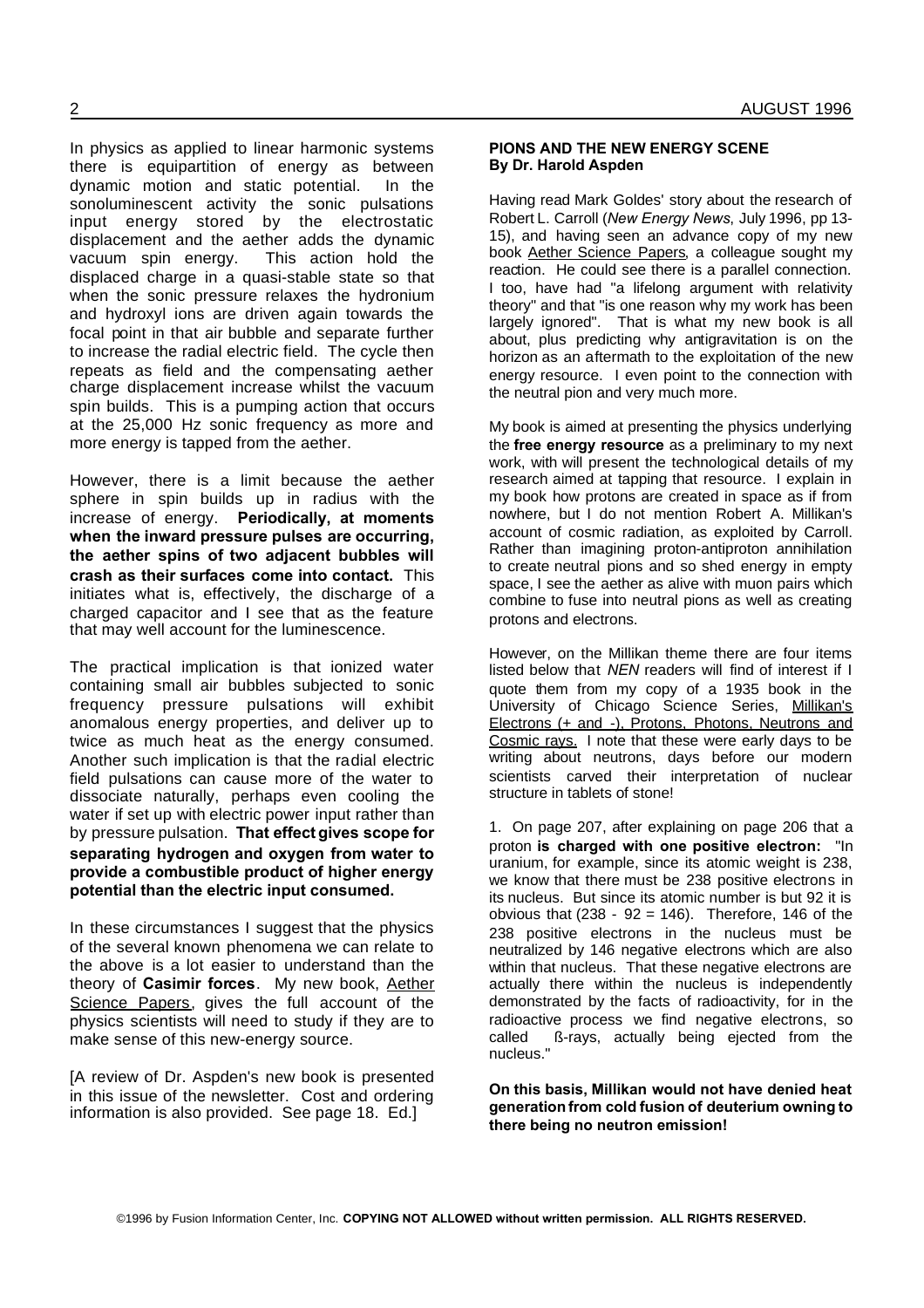2. On page 376, in **The Neutron** chapter: "By such an artifice one might be able to retain the conception of the electromagnetic origin of mass and with it Chadwick's conception of the neutron as a mere combination of a proton and a negative electron."

**The artifice was the assumption that under suitable conditions the proton could blow itselfup into a free positive electron with the attendant release of energy accounting to the E = Mc<sup>2</sup> formula.**

3. On page 377 this theme was developed to account for cosmic rays, which if confirmed as having the 500 MeV photon levels of energy "would merely be evidence in favor of the annihilation of hydrogen atoms throughout the heavens, and would decisively differentiate between the relative claims of the neutrons and the proton as primordial entities."

4. Millikan ends his book on pages 455-456 by reciting "the correct position of science" on the subject of whether the universe has regenerative energy properties as that of G.W. Lewis: "Thermodynamics gives no support to the assumption that the universe is running down. Gain in entropy always means loss of information and nothing more."

I conclude by noting that on the last page of my own book Modern Aether Science, I referred to a 1970 report of the problem of understanding the **kink or break** in the cosmic X-ray spectrum occurring at 20-40 keV which was said to correspond to the break at 2-5 GeV in the parent electron spectrum. These two energy ranges correspond to the muon and graviton energies that feature in my aether theory, but cosmic rays are not something we can harness to propel us into space. By extracting aether energy by the other methods now known to us we can exert force on the aether itself and take off from there. We can either develop a spin reaction or a linear thrust depending upon the methods we use. Mark Goldes account is an early chapter in this story.

# **EXPLODING RESISTOR EXPERIMENT By Nicholis Reiter,**

The 8-centimeter-diameter **Fireball**.

In light of Dr. Faile's recent carbon resistor experiments, I attempted a duplication using the 15 KV DC supply; a tungsten air gap electrode; and a 0.5 uF capacitor circuit arrangement.

©1996 by Fusion Information Center, Inc. **COPYING NOT ALLOWED without written permission. ALL RIGHTS RESERVED.**

A 10  $\Omega$ , 1/4-Watt carbon resistor was mounted in the spark gap holder as shown below:



A three milllimeter arc gap was set between the tungsten point and the resistor bent lead.

When the ciucuit was energized, the high voltage held off for perhaps 3 seconds, and then arced. The arc was in the form of a horrendous bang (0.38 cal or louder!) and an orange flaming fireball about 8 cm across was formed. The effect was unnerving, to say the least.

The forward pointing wire lead of the resistor, and the body of the carbon resistor itself, were utterly disintegrated. Only a portion of the rear-ward wire remained. The dramatic effect was repeated three times [consuming three resistors] with identical results each time.

It seems as though the light, sound, and flame produced are (at a glance) anomalous in these tests. Would calorimetric analysis confirm this hypothesis? Can the effect be enhanced even further by adding  $H<sub>2</sub>O$  or NH $<sub>3</sub>$  to the resistor region?</sub>

Editor's comments: See "An Educational Exchange" in the LETTERS section of this issue beginning on page 13. I believe that Reiter and Faile has discovered a clever (and inexpensive) method by which the experimenting readers of this newsletter can create and learn more about Ken Shoulders' **high density charge clusters or EVs**. According to some papers presented at the recent XXVIIth International Symposium on Discharges and Electrical Insulation in Vacuum, some types of arc-produced phenomena can also produce nuclear reactions or local transmutation of elements. **Are nuclear reactions being produced in these resistors?**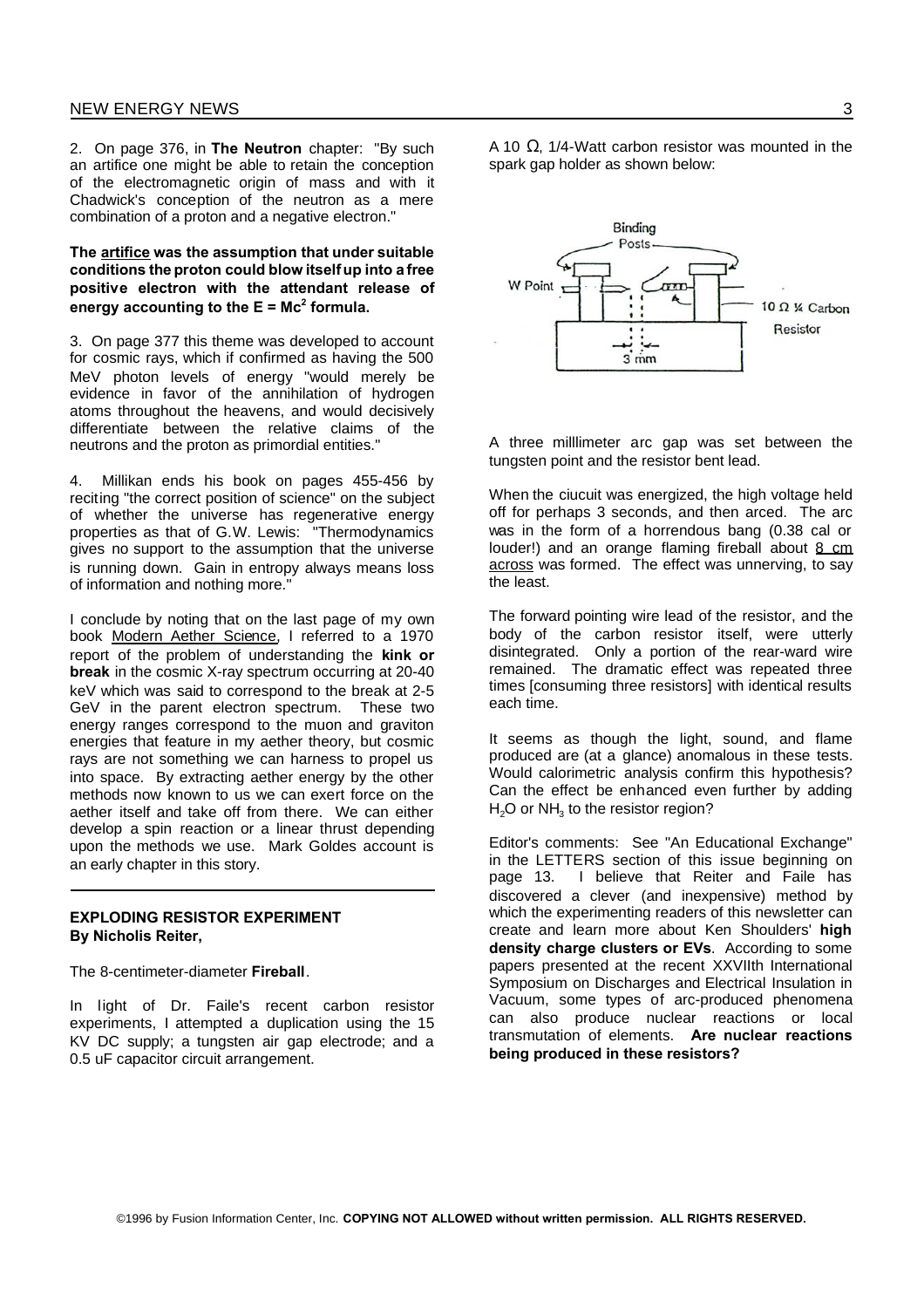# *Space Energy*

# **FROM** *BORDERLANDS, A Quarterly Journal of Borderland Research:*

A Review of papers in Vol LII, No 2, Second Quarter, 1996 issue of *Borderlands* by Hal Fox.

# **Michael Theroux, the editor of** *Borderlands***, starts out this issue with a comment on Trevor James Constable's article, "WhitherWeather Engineering":**

"Trevor's outstanding work in the field of weather engineering has proven without a doubt that the ether does exist and **is** directly accessible with simple geometric instruments." Trevor's article is about aetheric weather engineering. The author makes the following statements: "Practical airborne tests in Hawaii using the new **Bull** etheric translators, have shown that a light aircraft so equipped and appropriately used, can produce more etheric response, faster, than any other development thus far of this engineering art." In discussing applications for weather control: "Influencing wind direction and humidity levels to bring forest fires under control is a case in point. **This is a here-now capability ready for practical trial and further development, at nominal cost."**

Near the end of the article, Trevor reports the following: "First, the ancient Aeronca [type of aircraft flown] transited the target area on a standard rain engineering pass. A sailplane with unrestricted forward visibility was later used to record from 2,000 feet, that part of the stunning results accessible to this remarkable aircraft. The combination of TV weather forecast clips, contra-forecast deluges, and aircraft and sailplane documentation made a compelling case. All this can and will be improved into an evidential bolus that will silence any skeptic living."

**"Some Observations on the Relationship Between Light & Electricity"**, by Thomas J. Brown informs us that Johann Wolfgang von Goethe, the wellremembered German poet, was most impressed with his experimental work on light. Goethe is quoted as saying: "But in my century I am the only person who knows the truth in the difficult science of colors--of that, I say, I am not a little proud, and here I have **a consciousness** of a superiority to many." Try this

experiment yourself: Let light through a slot and onto a prism and note the prismatic colors. Now introduce an opaque band (the reverse of a slot) and observe the change of colors produced. You will want to read the article for more information.



Figure 2. TEM and LMD Circuits

Brown further describes two types of circuits: The first is series inductors with parallel capacitors. The second is series capacitors with parallel inductors. See Fig. 2. The author states that the heat generated in these circuits is different. These two circuits can be used to study the characteristics of TEM (transverse electromagnetic) and LMD (longitudinal magnetodielectric) waves. The upper "highest" & "lowest" refer to measurable distribution of magnetic intensity. The lower "hottest" & "Coolest" refer to sensible temperatures developed in the circuits.

# **FLORIDA - SPACE ENERGY JOURNAL**

The following articles are abstracted from vol. 7, issue 2, June, 1996 of the *Space Energy Journal*:

Jim Kettner, Editor, "Editorial," *Space Energy Journal*, vol 7, no 2, pg 1.

#### EDITOR'S COMMENTS

Kettner discusses the problems of receiving hundreds of pages of information with very few pages that meet his journal's desire for good experimental information. We can sympathize with Kettner, especially when he writes, "We receive letters from aliens (supposedly translated by people who communicate with them) on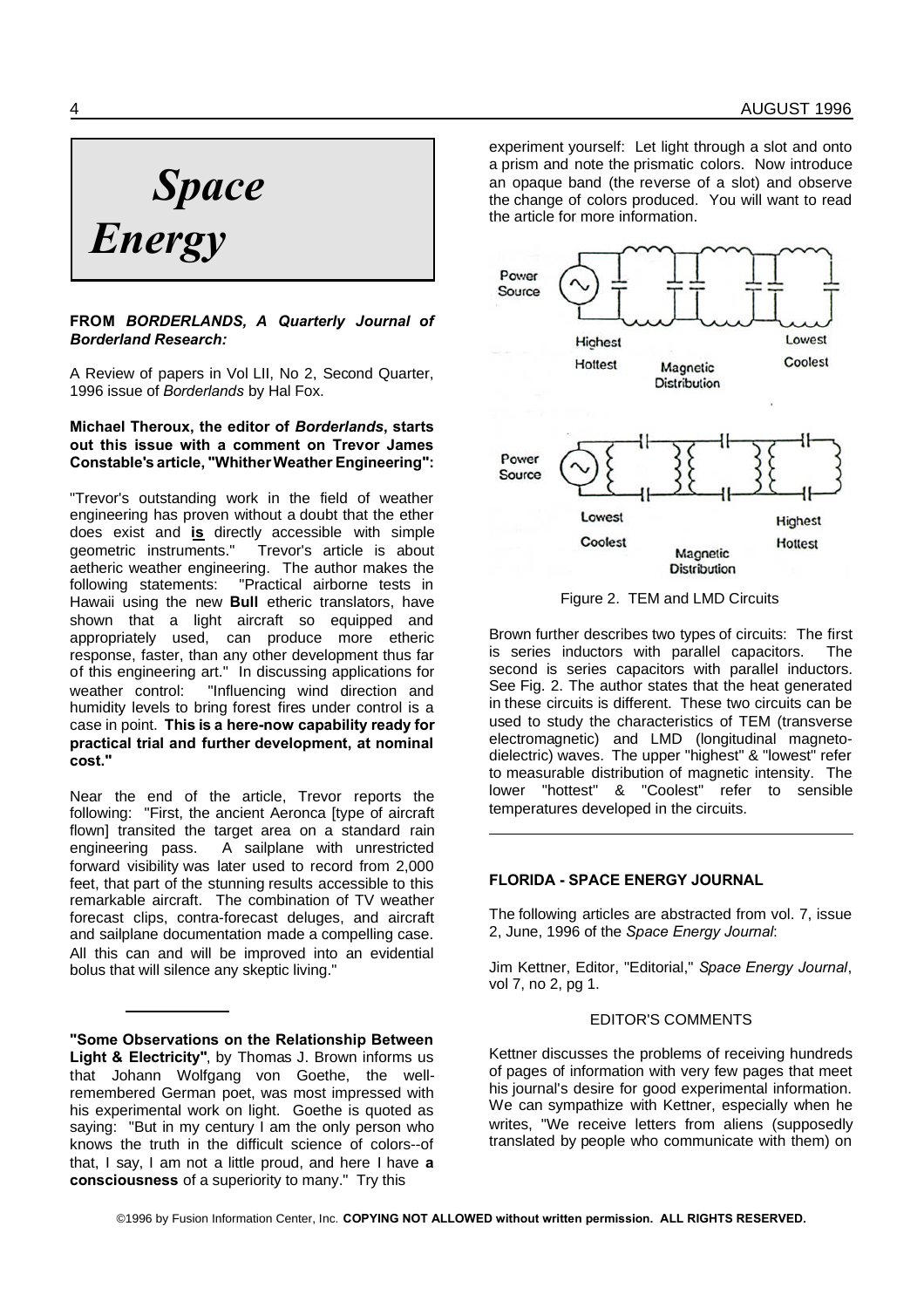new energy solutions for planet earth." **[The editor of this newsletter also ignores unsolicited papers on aliens, UFOs, etc. This is an energy newsletter.]** Kettner also declares that he receives many stories "about the suppression, ideas being bought up, exploded, or inventors disappearing." Kettner counters with the concept that he has met some **free energy inventors** who have used these stories to cover up the fact that they can't produce a product.

Ralph Hovnanian, "On the Matter of Energy," *Space Energy Journal*, vol 7, no 2, pp 2-4, 2 figs.

#### EDITOR'S COMMENTS

Hovnanian writes about gravity being a **push** rather than a **pull**. However, he is apparently unaware of the many others before him that have discovered the same idea. The latest published article proposing gravity as a "push" was presented at the Third International Symposium on New Energy (Denver, Colorado, April 25-28, 1996) by A. Zielinski. Many years ago, a Holland scientist proposed the same idea (I know because I presented the same concept while employed as a missile system engineer for the Sperry Utah Co.) However, the idea has been best described by Harold Aspden and later in a long mathematical exercise by Harold E. Puthoff.

Following Hovnanian's paper, several pages are devoted to a review of data and correspondence relating to the gravity drop-test experiments.

Edward Lewis, "Plasmoid Phenomena," and "Plasmoid Phenomena and **Cold Fusion** Phenomena," and "Gorgons, Tornadoes, and Plasmoid Phenomena," *Space Energy Journal*, vol 7, no 2, pp 16-26, 46 refs.

#### EDITOR'S COMMENTS

Lewis has been writing articles about plasmoid phenomena for some time. These three articles provide a good overview of Lewis' ideas. He does a good job of citing the literature.

Roger Hastings, "Joseph Newman's Theory," *Space Energy Journal*, vol 7, no 2, pp 28-34.

# EDITOR'S COMMENTS

This article has some interesting data about the May 1985 demonstration of the Newman motor in Washington, D.C. The motor was operated at 60 and 120 rpm. The 55 miles of wire made a coil weighing 9,000 pounds, used a 700 pound magnet, and the device was operated using six-volt Ray-O-Vac lantern batteries connected in series. The article suggests that the motor charged the batteries. We look forward to the further development of the Neumann motor into a practical source of power.

End of Review of *Space Energy Journal*

#### **MARYLAND - MAGNETIC ANTENNA**

Wm.M. Farrell, M.D. Desch, & J.G. Houser (Goddard Space Flight Center), inventors, "Magnetic Antennas Using Metallic Glass," *NASA Tech Briefs*, July 1996, vol 20, no 7, pp 50-51, 2 figs.

Search coils for detecting magnetic fields can be improved by the use of metallic glass. The standard many-turn coil is mounted on a hollow dielectric rod wound with flexible metallic glass. The resulting coil will detect magnetic fields better than the standard coil installed with a ferrite material, especially for frequencies of 30 Hz and higher. This new device is lighter in weight and can be made rugged. **Three such coils can be used to measure the three orthogonal components of the magnetic field.** With the increasing interest in magnetic devices, especially the new super magnets, this coil construction may have considerable application.

# Miscellaneous

#### **ABSTRACTS FROM** *JOURNAL OF NEW ENERGY*

*The following are the abstracts of the papers published in the second issue of the Journal of New Energy.*

E.E. Antonov, V.G. Dresvyannikov, V.I. Popovich (Scientific-Technical Centre for Coal Energy Technologies, Kiev, Ukraine), "Some Features of H<sub>2</sub>O Low-pressure Discharge in Pulse Mode."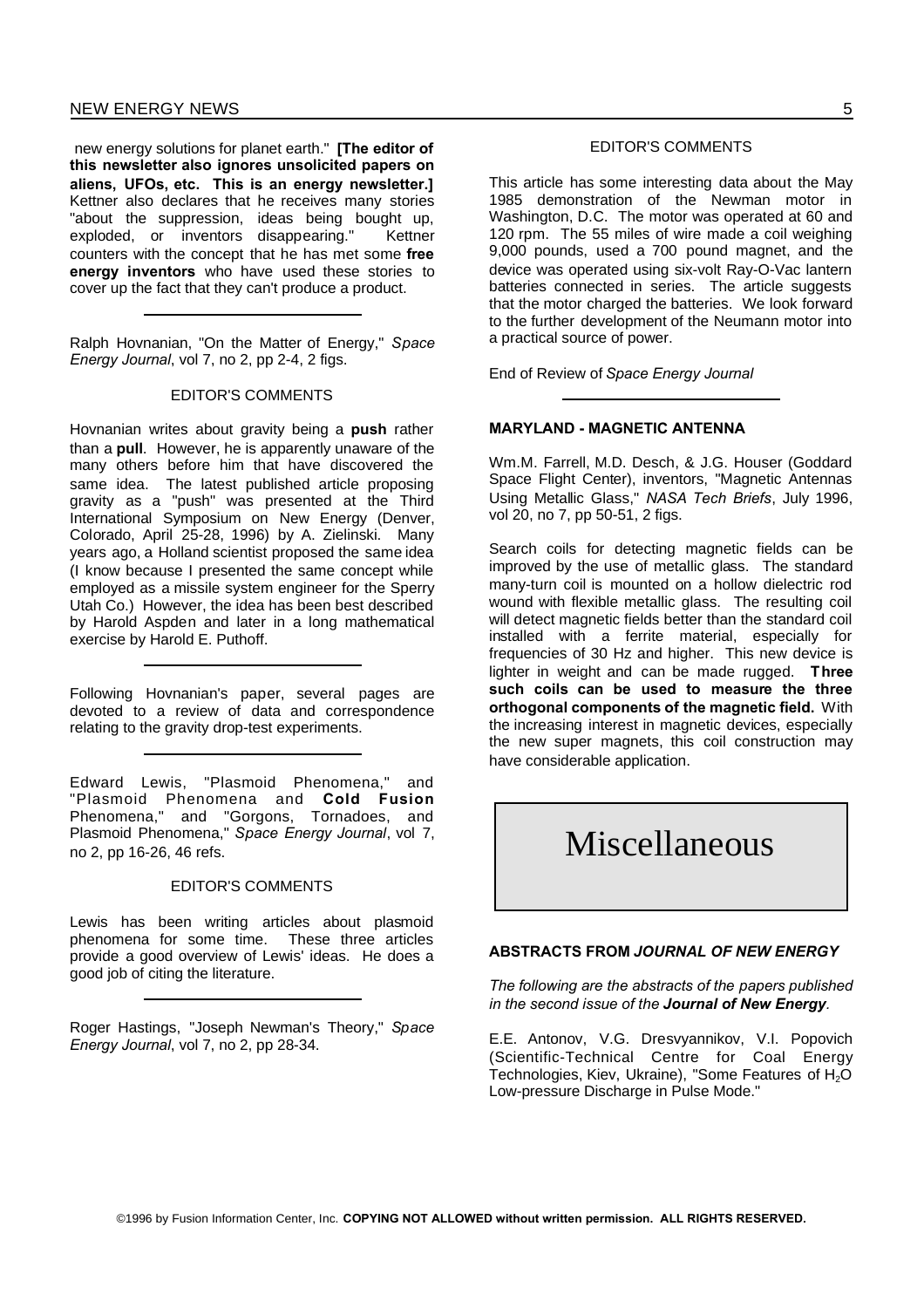# AUTHORS' ABSTRACT

Our previous report has been devoted to detailed investigation of plasma-chemical reactions between water molecules and charged particles in stationary, low-pressure, H**2**O, discharge plasmas. Now we discuss some properties of above plasma in pulse mode. The aim of our research is to investigate the peculiarities of (H, OH, H**<sup>2</sup>** ) generation in this regime that is necessary for applied research on water conversion at atmospheric pressure.

J. O'M. Bockris and G.H. Lin (Dept. Chem., Texas A&M Univ., College Station, Texas), and R. Bush (Phys. Dept., Cal. St. Polytech. Inst., Pomona, CA), "The Rediscovery of Cold Nuclear Reactions."

#### AUTHORS' ABSTRACT

The word transmutation is often associated with medieval alchemy. Nevertheless, the change of one metal into another is a common event of modern nuclear chemistry carried out in nuclear reactors or in high energy cyclotrons. In the last few years a number of pieces of information have arisen which suggest that there is a low-temperature way of provoking nuclear changes. There are several titles at present being used to describe the reported phenomena. They are: chemically-stimulated nuclear change; lattice-assisted nuclear change; lowtemperature nuclear change; cold nuclear reactions. This latter term will be used in this article. Such reactions embrace also the  $D + D$  reactions discussed since 1989, in the so-called cold fusion literature, but include a wider swath of systems, characterized by observation of changes in solid systems, not far (e.g., up to 1000°K) from room temperature which seem only explicable on the assumption that a nuclear change has occurred although none such would be expected based on the current theories of nuclear chemistry.

V.I. Kichigin, A.V. Klyuev, S.A. Kurapov, V.F. Panov, G.V. Khaldeev, T.F. Borisova (Perm Univ., Perm, Russia), "Torsional Fields and Electrochemical Processes at Metal-Electrolyte Interface."

#### AUTHORS' ABSTRACT

A concept about the effect of torsional field on electrochemical (involving charge transfer) reactions of spin-polarized particles is advanced. Effects are found when examining hydrogen permeability of palladium membranes in the system Pd/0.5 M  $H_2$ SO<sub>4</sub>, Pd/0.1 M NaOH and also in the investigation of the electrode

potential changes in the system Cu/ $x$  M CuSO<sub>4</sub> + 0.5 M  $H_2SO_4$  ( $x = 0.01$  and 1.0). A hypothesis is put forward that torsional fields alter the potential of interaction in the electrochemical systems in question, and can affect both the crystal's phonon spectrum and spin orientation of reacting particles.

M.H. Miles and K.B. Johnson (Chem. & Matls. Branch, Res. & Technol. Div., Naval Air Warfare Ctr. Weapons Div., China Lake, CA), "Electrochemical Insertion of Hydrogen into Metals and Alloys."

#### AUTHORS' ABSTRACT

Hydrogen in metals has possible applications in various energy storage devices. For the palladium-deuterium system, excess power production and other anomalous effects have been reported. This study focused on hydrogen and deuterium insertion into palladium and deuterium insertion into various palladium-boron alloys. The condition of the metal surface is a major factor in the insertion of hydrogen or deuterium into palladium or palladium-boron alloys. Cracks or other surface defects prevent high loading levels of hydrogen in metals. The addition of boron to palladium does not affect the initial loading rate but slows further loading to higher levels. **The presence of boron in the palladium significantly slows the rate of the deloading process.**

T. Mizuno, T. Ohmori (Hokkaido Univ., Sapporo, Japan), and M. Enyo (Hakodate Nat. Col. of Technol., Hakodate, Japan), "Anomalous Isotopic Distribution in Palladium Cathode After Electrolysis."

# AUTHORS' ABSTRACT

It was confirmed by several analytic methods that reaction products with mass number ranging from 20 to 28, 46 to 54, and 72 to 82 are produced in palladium cathodes subjected to electrolysis in a heavy water solution at high pressure, high temperature, and high current density for one month. Isotopic distributions were radically different from the natural ones.

Phillip Ozdemir (Smyrna, New York), "The Energy Release Mechanism of Newly-Formed Alpha Bosons in a Quantum Crystal Lattice, (or "Why There are No 23.8 MeV Gamma Rays from  $\overrightarrow{D}$  + D = <sup>4</sup>He Spin-Coherent Cold Fusion Reactions.")"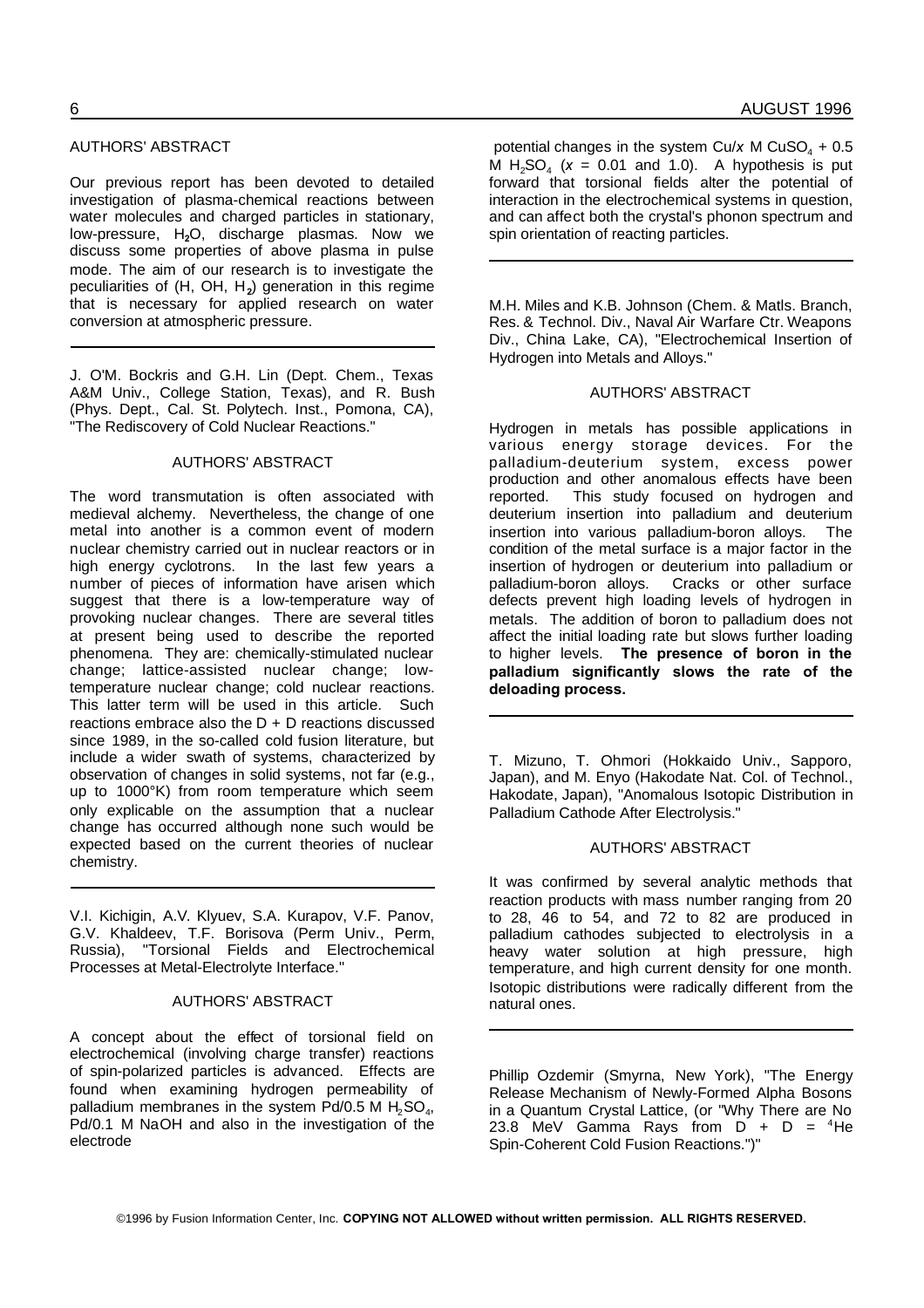#### AUTHOR'S ABSTRACT

This paper provides a description of the physical process by which newly-formed alpha bosons lose the energy of fusion to the metal hydride lattice in a typical stimulated anharmonic fusion. Contrary to popular belief, there is no 23.8 MeV gamma ray. The paper also stands as a correction to the phonon release mechanism of Schwinger. The actual energy release mechanism is more complicated than a single gamma ray. Initially two circularly polarized gammas are emitted from the quark bag collapse of two 4.38 fermi radii deuterons to a single 2.5 fermi radius alpha boson. The intensity of these gamma rays is immediately strong enough, in the Coulomb field of the resultant alpha boson, for intense micro-episodic pair production. The 23.8 MeV energy of fusion allows for 2 electron-positron pairs to be produced in a Dirac-like process out of the vacuum near the charge density of the resultant alpha boson. These electron positron pairs speed out from the point of creation in momentum and energy conserving directions. They are quickly scattered by the lattice and contribute to the enthalpy of the lattice in several distinct ways. The electrons and positrons scattered by the palladium nuclei and the deuterons emit Bremmstrahlung photons. When scattered against the electronic charge distribution of the lattice they emit Cerenkov photons. They may also engage in ionizing and Compton collisions with other electrons. The electrons engage in classical scattering and contribute to Joule heat in the conduction band. The positrons travel a short distance while contributing themselves to Joule heat, being scattered by the Coulomb field of the lattice, and then establish a briefly-lived atom of positronium. They are then annihilated in a matter- antimatter collision with a lattice electron (conduction or valence band). The annihilation radiation of the matter-antimatter leptonic collision (positron annihilation) then is a contributor to the lattice enthalpy. The annihilation radiation results in two oppositely-directed X-rays with an energy of 511,000 electron-volts each. These X-rays are Compton scattered by electrons and ions inside the lattice and are reduced in energy after each Compton collision.

Mitchell R. Swartz (JET Technology, Weston, MA), "Four Definitions of Power Ratio used to Describe Excess Enthalpy in Solid-state Loading Systems."

# AUTHOR'S ABSTRACT

The exact definition for the amount of putative "excess heat" or "excess enthalpy" in some possible

experiments remains unresolved. This paper describes four of the possible definitions for the power amplification factor  $(\prod)$  -- which relates the input power to the excess enthalpy actually generated. Issues including the Poynting vector, the thermoneutral potential, and the two types of power amplification factor corrections for gas flow are compared ( $\prod_{\text{Den}}$ ,  $\prod_{\text{Num}}$ ). Because of the distinctly different possible "definitions" of the power amplification factor and the recombination issue and the reasonable skepticism towards the possible existence of solid state fusion systems, and both for uniformity and simplicity, it is recommended that the absolute (minimum) power amplification factor  $(\prod_{\mathbf{ARS}})$ should be used to describe the quality of such putative fusion experiments.

T.E. Bearden, "Use of Asymmetrical Regauging and Multivalued Potentials to Achieve Over-Unity Electromagnetic Engines."

#### AUTHOR'S ABSTRACT

*Asymmetrical* regauging and multivalued potentials (MVPs) occur widely in nature and may involve fields that are nonconservative, i.e., the free production of excess force fields. Yet conventional electric and magnetic engines are designed with gauge frozen and utilizing conservative fields and single-valued potentials. Self-induced change of potential, as by an MVP, can be utilized to accomplish *asymmetrical selfregauging* (ASR) (A-regauging) of the engine's stored energy at a certain point or sector. This is equivalent to free **refueling** of the engine, at each regauging position in its cycle, with excess energy furnished from the vacuum. During asymmetrical regauging, the system is an open system receiving excess energy from a known external source, so it can exhibit a COP > 1.0 without violating the laws of physics. One or more additional force fields will appear, and they may be used to assist the operation of the system, by deliberate design.

When Maxwell's equations are expressed in  $(A, \phi)$ form, two equations result in which A and  $\phi$  are coupled and the variables are not separated. Electrodynamicists then *arbitrarily* alter these equations by making two simultaneous asymmetrical regaugings, designed so that the net regauging is symmetrical -- i.e., the net force fields are unchanged. The variables are separated by this *net symmetrical* transformation. These regauged Maxwell equations are then widely utilized in the literature, without further regauging. The *net symmetry* of the overall regauging *curtails and closes Maxwell's EM model and the operation of any*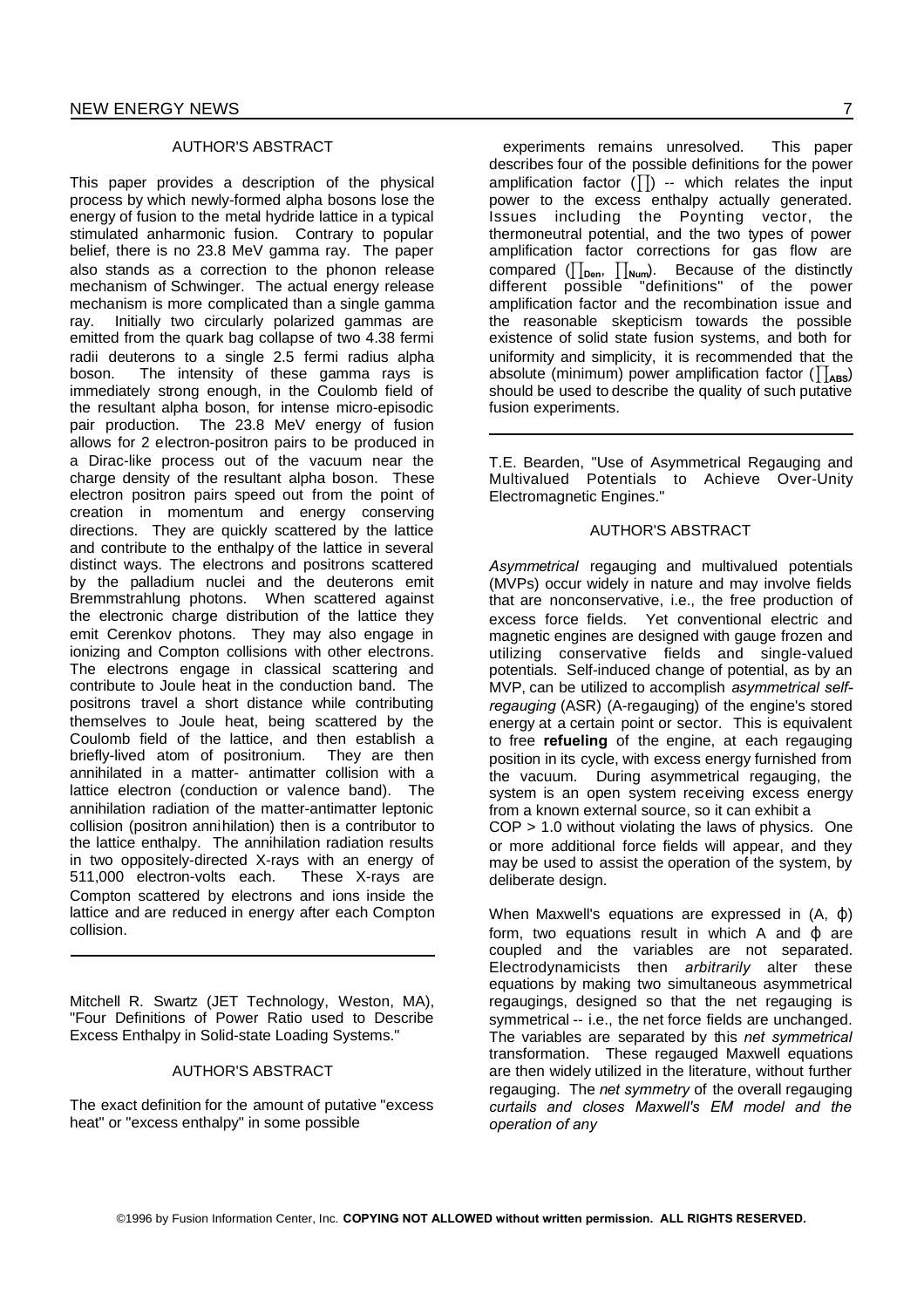*designed Maxwellian system to further regauging, particularly asymmetrical self-regauging*. In short, it eliminates the system's permissible *free collection and use* of potential energy from the external environment (i.e., the vacuum), by asymmetrical self-regauging.

P. Anastasovski, H. Fox, K. Shoulders, "A New Approach to the Cosmic Red-Shift and to the Cosmic Microwave Sources."

#### AUTHORS' ABSTRACT

Here is presented the analysis for photon-electron interaction, when the electron is free, and is under action of externally applied electric field. Equations for mass quantization and for quantization of the law of conservation of momentum, obtained by the QMT (quantum mass theory) are applied in the analysis. These equations, initially determined for the atom when its state is defined by the principal quantum number **n**, are applied here to the free electron when its state is determined by the magnitude of the externally applied electric field. The results of the analysis show the possibility to explain the cosmic red-shift by QMT, which can also be used to explain the origin of detected microwaves coming from the universe. The results of the analysis also suggest the possibility for their experimental verification. [Therefore, no need for the invention of the **Big Bang.** Ed]

Stefan Marinov (Inst. Fundamental Phys., Graz, Austria), "Segner-Marinov Turbine as a Perpetual Motion Machine."

#### AUTHOR'S ABSTRACT

I devised the historic Segner turbine as a system with a closed energetic circle. If leaving the water in Segner's turbine to have a paraboloidic surface and if pouring the squirted-out water into its centre (in such cases I call it the Segner-Marinov turbine), the system becomes self-accelerating. The energy win comes from the "tunnel transition" of water under the hydrostatic "potential barrier."

H.L. Bonilla (Phil. Aether-Magnetic Inst. Technol., Philadelphia, PA), "On the Illusion Derived from Timeless Systems."

# AUTHOR'S ABSTRACT

There is a notion among contemporary physicists that time can be dilated or caused to be longer to stationary observers watching systems in motion. The Italian astronomer and physicist Galileo Galilei, pointed out that if a ship, for example, is moving in a harbor and an object is released from the mast of the ship, the object falls straight down and hits the deck near the base of the mast, as observed on the vessel. But if such observation is taken from the shore, the object will not appear to fall straight down. According to Galilei, from the shore the object will be seen following a parabolic path. He reasoned that the falling object must maintain its forward motion because the ship is carrying it along, while simultaneously it falls toward the Earth. However, it is well known that regardless of outside observation, the falling object will still hit the deck at the foot of the mast simply because the ship is moving along and keeping pace with the forward motion of the falling object. Yet, if a sailor on the shore and a sailor on the ship were to have identical clocks, the former will "see" that the falling object takes longer to fall, relative to the time measured by the sailor on the ship. This is a classical case demonstrating time dilation as accepted by mainstream physics today. But this author will show that time dilation must be an illusion occurring to a stationary observer watching moving points of interest along static and therefore timeless trajectories or paths.

Howard Hull, "Potential in Space of Compound Curvature."

# AUTHOR'S ABSTRACT

In a paper titled "Potential in Space of Negative Curvature" by Lawrence Hecht (*Research Communications*, Winter 1992) the geometry and calculus for treatment of the Pseudosphere as a description of Mass-Energy transfer and nuclear particle repulsion was developed. While the paper was cleverly written and stimulating with respect to the disciplines of potential mapping and relational thinking, many things are suggested concerning which further work needed to be done.

In some speculative work regarding possible toroidal geometries, as a better solution than pseudospherical geometry for the problems at hand, **Ron Kovac** pointed out that the Meusnier Transform cited and explained in **Hecht's** paper was also applicable to toroidal geometry. **Kovac** cited several other works which effectively used toroidal configurations to depict geometrical approaches to electrodynamic applications. Further, it was noticed by the author of this paper that the toroidal geometry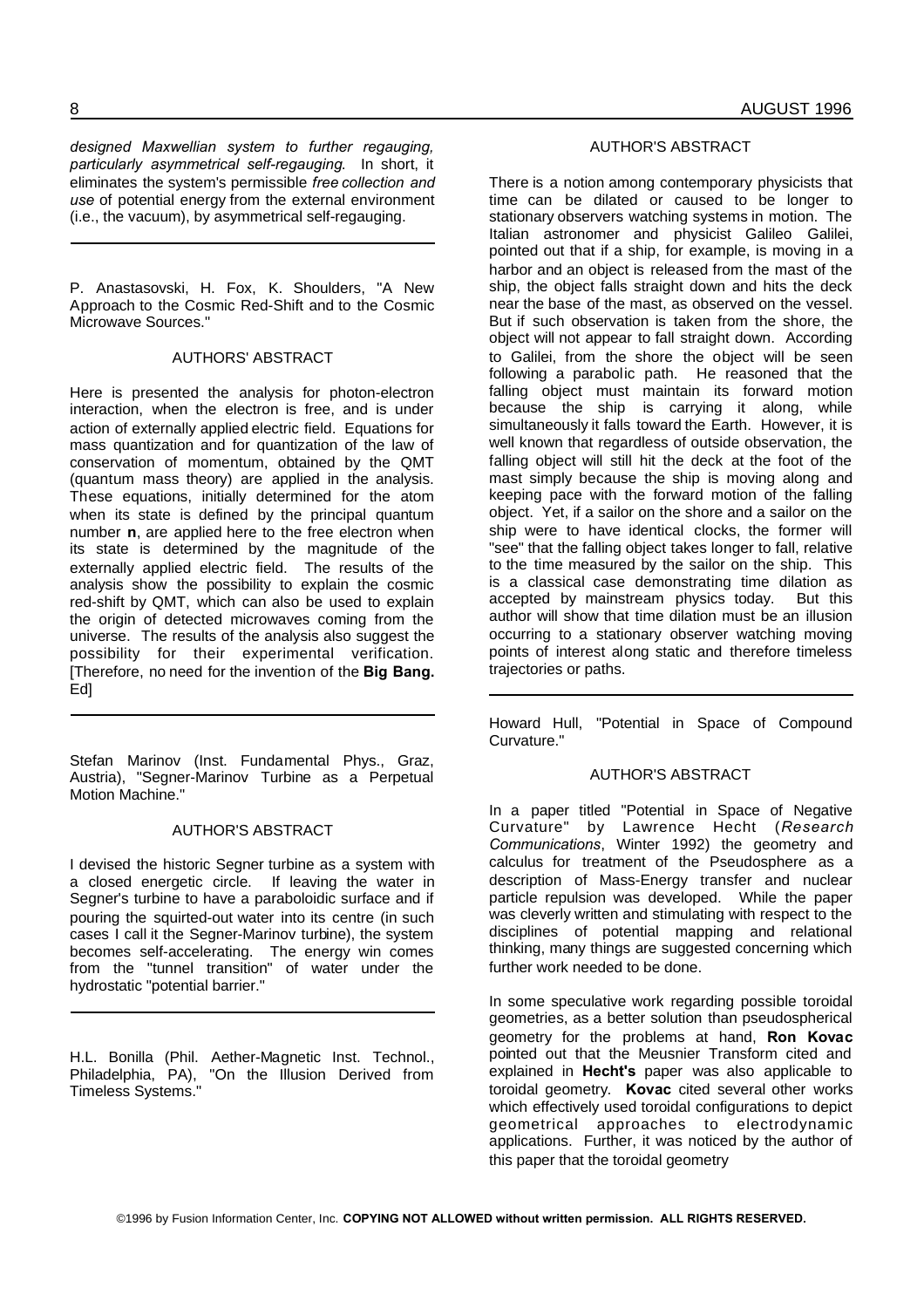has pseudospherical interior surfaces, and, as **Kovac** entreated, could be subjected to the same sort of analysis. Indeed, this analysis can be done; this paper develops **Hecht's** morphology of the pseudosphere in application to the toroid.

Vladimir N. Larin, (Geol. Inst., Russ. Acad. Sci., Moscow), "Rift Zones as an Inexhaustible Source of Hydrogen on Earth (New Perspectives of Ecologically Clean Energetics)."

#### AUTHOR'S ABSTRACT

A newly identified regularity in the distribution of elements in the Solar System has been used to re-evaluate the primordial composition of Earth; it is argued that it may be possible to discover, in rift zones, oxygen-free alloys and compounds at depths accessible to drilling. Pumping water there must release heat and hydrogen. The most promising are the western USA and Canada, East Siberia, Jordan-Dead Sea region, Rein Graben, and Middle Ocean Ridges of Earth.

Paul E. Rowe (Mashpee, MA), "Hydrogen Gas from Vacuum, Parts I and II."

# AUTHOR'S ABSTRACT

When explosives containing aluminum powder were detonated in vacuum, much more gas was produced than was expected on a theoretical basis. A literature search revealed that other experimenters (some well known and highly respected) had produced surprising quantities of hydrogen gas in and, apparently from vacuum. Further experimentation revealed that the extra gas produced from explosions was also hydrogen.

The formation of hydrogen gas from vacuum requires energy. Similarly conversion of hydrogen into vacuum may produce energy without violating the laws of thermodynamics. A working hypothesis is that vacuum is not a void but rather a matrix of protons and electrons?

Colin Walker (Vancouver, B.C., Canada), "Is the Redshift a Quantum Effect?"

# AUTHOR'S ABSTRACT

The galactic redshift may correspond to the loss from light of a constant, universal quantum of energy per cycle, independent of the wavelength. A gravitational mechanism is considered.

## STUDENT PAPER

Taylor Hartley, "The Future of Rocketry."

#### AUTHOR'S ABSTRACT

Rocketry, as we know it, could very easily become nonexistent within the next fifty to one-hundred years. Today, most rockets are powered by strong chemical reactions. Some people have speculated about using nuclear fission instead, as the propulsion for rockets that will be sent to Mars. In this way, the rockets would get there much more rapidly as compared with the conventional processes currently in use. But if speed is of such importance, why isn't atomic fusion strongly considered over nuclear fission? It would produce hundreds, if not thousands, of times more energy than a fission reaction would, thus making it possible for greater velocities. Therefore, if the technology of hot nuclear fusion were properly developed, then this form of propulsion would be much more effective than the already intense process of splitting large nuclei. **But from recent discoveries, it is evident that future rockets may not require** *any* **formof combustion, nor anychemicals or elements as fuel.** These recent advances may even yield hundreds of thousands of times more power than even nuclear fusion. This ideal form of energy is astonishing because all that is essentially required are magnets; magnets used in such a way as to properly manipulate the zero-point-energy (ZPE) of space, that is, more so than they already do. [Or perhaps **electromagnetic devices.** Ed.]

#### *LETTERS TO THE JNE EDITOR*

Letter from Mitchell Swartz (JET Technology, MA), "The Impact of Asymmetric Stratification of the Air Surrounding Calorimeters."

Although there were several responses to the paper last issue regarding possible positional effects in flow calorimetry ("Potential for Positional Variation in Flow Calorimetric Systems"), a theoretical examination involving a quasi-one dimensional model of heat and mass flow and the Bernard instability, that from Scott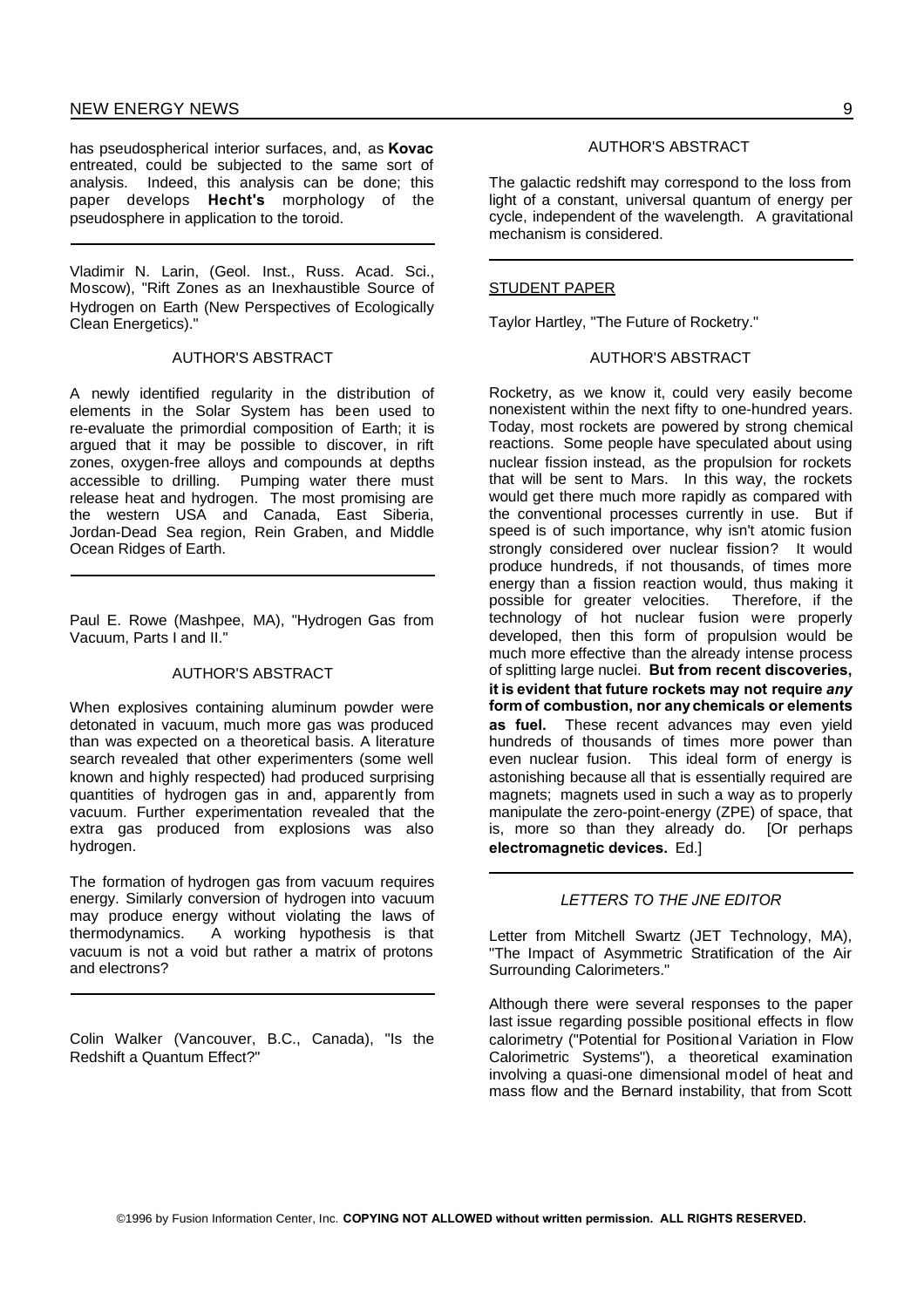Little is perhaps the most interesting. His discussion can be resolved by addressing several questions of significant value.

Letter from Camil Alexandrescu (Romaina), "A Letter about Nicolae Vasilescu Karpen."

As I promised you many "letters" ago, I am now beginning to tell you about Nicolae Vasilescu Karpen and his strange electrical cells. My investigation on this matter is not finished yet, however, I have an important amount of information that is quite ready to be shared with you.

#### **End of** *JONE* **Abstracts.**

#### **SRI LANKA - THE SPACE AGE BEGINS -- WHEN?** Courtesy of Hal Puthoff

Arthur C. Clarke, "When Will the Real Space Age Begin?", *Ad Astra*, May/June 1996, pp 13-15.

#### EDITOR'S SUMMARY

The science fiction writers of the past have predicted the coming space age for a few generations, however, Clarke notes that their estimates of costs and time scales have been wildly inaccurate. To put this comment in proper prospective, Arthur C. also notes that the Astronomer Royal, Richard Woolley, when taking up his new appointment in 1956 was quoted as saying, "Space travel was utter bilge" and the **Sputnik** was launched the following year. Clarke corrects this mis-quote with what Woolley really said, "All this writing about going to the Moon is utter bilge -- it would cost as much as a major war."

Clarke is confident that the space age can and will begin. He suggests that a good place to start is to **get some bright young men to study the mathematical work of Hal Puthoff, et al.** Clarke states, "Frankly, I think the rocket has about as much future in space as dogsleds have in serious arctic exploration." In this regard, Arthur C. Clarke will enjoy this issue's report on Harold Aspden's new book, which among other things, provides some insight into where we may discover some of the fundamentals for antigravity.

[Editor's Note: Arthur C. Clarke receives this newsletter every month at his home in Sri Lanka. His most recent fax was to humorously berate this editor for not spelling his name correctly. **He threatened to sic his lawyers, Messrs. Geldsnatch and Blubberclutch on us**. Hal Fox immediately sent the following reply: "This error

may be a Freudian slip in retaliation to what you did to **HAL**." However, we do apologize publicly and trust that the mistakes we make in the future will not be to drop ending e's. Sorry, Arthur C. Clark**e**. We have corrected our database.]

**FLORIDA - ELECTRIC CARS - RUNNING ON EMPTY** Courtesy of the author.

Bonne W. Posma, "Running on Empty," *AtE (Access to Energy)*, May 1996.

#### EDITOR'S SUMMARY

Bonne Posma has written about one of the great disadvantages of electric automobiles: the small amount of energy contained in batteries as compared to the energy contained in a gallon of gasoline. Using the **EVI**, the first production electric car announced by General Motors, Bonne analyses the power contained in the 320-volt array of batteries and compares the energy available with that of a gallon of gasoline. The following figure, reproduced by permission, gives a graphic impact of the amount of energy in one gallon of gasoline compared with the energy of the EVI's **entire battery.**



Energy content of 1 gallon of gasoline compared to the energy content of the EVI's battery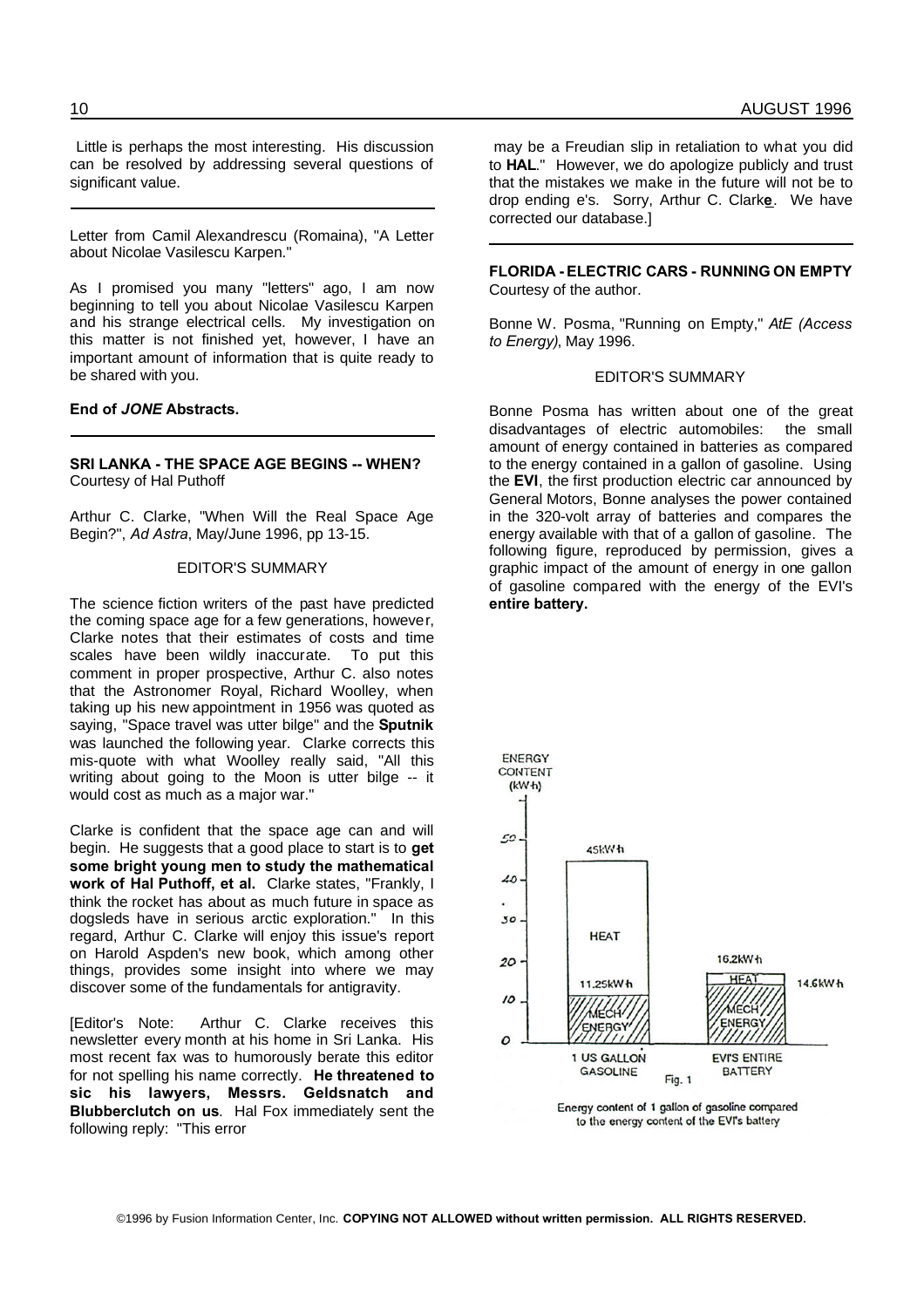When subtracting the amount of energy in **one gallon of gasoline** that is lost as heat, the enrgy actually converted to mechanical energy about 11.25 kiloWatt hours. This amount of energy is compared to the 14.6 kiloWatt hours in a freshly-charged total set of EVI batteries. Because the amount of gasoline left in the tank of a standard U.S. automobile when the gasoline gauge reads **Empty**, is 1.5 to 2.5 gallons, **Posma suggests that operating an electric automobile is equivalent to running on empty with your standard car**.

The message is: **To make electric cars more competitive, we must either have much better batteries or designand use a space-energy powered On-Board Battery Charger.** This editor firmly believes that there is now, under laboratory development, space-energy technology that will provide for the design of an on-board battery charger that will greatly extend the distance that an EVI can be driven. **This type of new technology will make the electric vehicle the personal vehicle of choice in the future.** In addition, the combination will meet the most stringent of the zero-emissions standards.

# **NORTH CAROLINA - NOTES FROM T.T. BROWN**

Charles A. Yost, "T. Townsend Brown Notebooks," *Electric Spacecraft Journal*, Apr/May/June, issue 18, June 16, 1997, pp 13-16.

# EDITOR'S COMMENTS

Charles Yost, the editor of the *Electric Spacecraft Journal*, provides us with an interesting insight into the works of T.T. Brown. Some excerpts from Brown's journals from 1955-1958 and from 1967- 1977 are provided. For example, "April 7, 1956, In a vacuum (10**-6** mm Hg or less) - a simple vacuum capacitor will appear to flash as the voltage increases. Concurrent with the vacuum spark, an impulse force is notable in the direction from negative to positive. ... Successively higher voltages, starting at 30-40 kV and going up to 150 kV, must be applied to allow flashing spark-over to continue. The anode takes on a reddish glow upon flashing and the cathode has bright starlike points. Impulse forces are on the order of thousands of

dynes."<br>May 31, 1970, Palo Alto, CA. "Brown begins investigating the use of capacitors to detect gravitational waves. He starts with four 1 microfarad, 25 kV capacitors, producing loud pops<br>and whistles. Several circuit variations are Several circuit variations are sketched."

March 10, 1975. "A volcanic rock from Waikiki, 10 cm in diameter, was washed and oven dried at 400 deg F. Copper print electrodes were painted on it after it cooled. The rock output about 60 mV. When connected to the recorder it immediately showed regular pulsations about 1 second apart."

# **NORTH CAROLINA - CONFERENCE REPORT**

Charles A. Yost, "Science Conferences," *Electric Spacecraft Journal*, Apr/May/June, issue 18, June 16, 1997, pp 18-20.

#### EDITOR'S COMMENTS

Charles Yost reports on his attendance at the International Symposium on New Energy, Denver, Colorado, April 22-28, 1996 and also at the Society for Scientific Exploration on May 22-25, 1996.

#### **NORTH CAROLINA & VIRGINIA - ELECTROSTATIC EXPERIMENTS**

R. Steven Hall and Leslee Kulba, "Electrostatic<br>Experiments." Electric Spacecraft Journal,  $E$ *lectric* Spacecraft Journal, Apr/May/June, issue 18, June 16, 1997, pp 21-26.

Richard Hull, "Tesla Coils, Electric Gradients and Electrostatics," *Electric Spacecraft Journal*, Apr/May/June, issue 18, June 16, 1997, pp 27-31.

Charles Yost, "Electrostatic Force Experiments," *Electric Spacecraft Journal*, Apr/May/June, issue 18, June 16, 1997, pp 32-37.

# ABSTRACTS

Hall and Kulba performed a series of experiments that would allow direct observation of electrostatic forces. These included levitations, spinning tops, inflation forces and the measurement of ion charge collection on an antenna.

Richard Hull reports the results of the latest experiments of the Tesla Coil Builders of Richmond (TCBOR). These experiments are directed toward studying the dynamic electrostatic fields generated by Tesla coils in an attempt to test Tesla's claims that most of the effects of his coils were electrostatic, not electromagnetic in nature.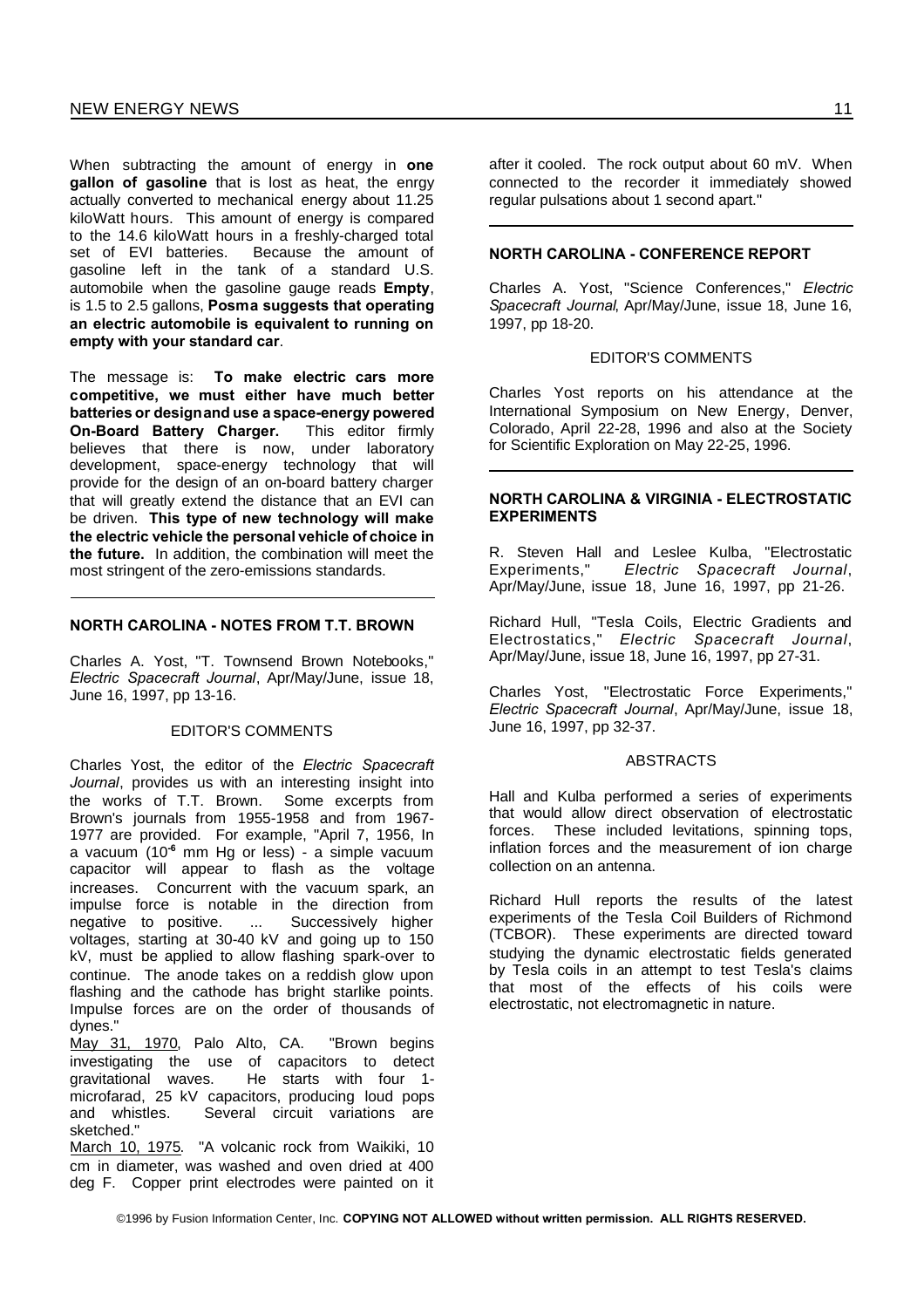Charles A. Yost presents some ideas of how electrostatics might produce propulsion. The only other forces recognized in the paper are those experienced from acceleration and gravity. In other words, this article is limited to the Newtonian forces.

# EDITOR'S COMMENTS

Both Yost and Hall's articles provide some interesting experiments using Tesla coils or a Holtz/Wimshurst machine in which small units of aluminum foil are levitated and spun in an electrostatic field. In Hall's article he describes experiments with electrostatic forces provided by a Holtz/Wimshurst generator and shows how to spin a top using the electrostatic forces. Hull experiments with various antennas and measures the effectiveness on transferring power from the Tesla coil to a receiving antenna. Some very interesting discoveries were made involving both inductive and capacitive coupling. Hull also reports on a new record (for this group) of producing a 115-inch spark using their most powerful Tesla Coil.

This issue also included a short note from R.M. James about "Longitudinal Waves" and their mathematical representation. Copies of the *Electric Spacecraft Journal* can be obtained from 73 Sunlight Drive, Leicester, North Carolina, 28748, voice 704- 683-0313; Fax 704-683-3511.

# **NORTH CAROLINA - ON ELECTROSTATICS**

Leslee Kulba, **"C = ( 0 0 ) -1/2 ,"** *Electric Spacecraft Journal*, issue 18, June 16, 1996, pp 6-12, 33 refs, 3 figs, 3 tables.

#### AUTHOR'S ABSTRACT

As the field of electrostatics reopens in the search for a mechanism for large-scale electric propulsion, questions arise which go beyond the scope of undergraduate curricula. Sometimes phenomena are observed which appear to contradict conventional theory. It is therefore necessary to reexamine accepted interpretations and applications of fundamental notions for consistency. This paper examines two constants of proportionality,  $\varepsilon$  and  $\mu$ , from a philosophical basis; addressing their from a philosophical basis; derivation, arbitrary nature, physical properties, and coincidental interconnectedness with each other and other constants. Examination of the principles underlying elementary physics reveals that, **although the science is a great tool for accounting for physical changes, the physical essence of what is really happening is still unknown.**

# EDITOR'S COMMENTS

This is a good survey article about dimensions, definitions, and especially about **permeability** and **permittivity**. Also, the author reminds us of some of the historic background of some of the conventions. For example, did you know that a unit of capacitance was originally derived from the radius of a sphere? In addition, the author reminds us that some of the mathematical expressions are precise statements of scientific laws or facts and others are derived expressions that are difficult to equate with reality. We should all be aware of what it is that we are calculating when we use the numerous equations we find in textbooks and technical papers.

# **PUSH-GRAVITY VIDEO TAPE**

Courtesy of W.C. Wright

W.C. Wright has recently completed a video tape explaining how his Push-Gravity Tide Model demonstrates the Earth's 14 tides and operates under its own mutual repelling energies. This video has received very flattering comments, such as: Excellent, A-Plus, Outstanding, Terrific, Etc.

For several years Wright has had a physics major at Yale University receiving his Push-Gravity material. In the student's own words - "I really tried to have you as a guest speaker, but my profs were adamant." That has been the kind of negative attitude shown by the scientific community for over 25 years. If you buy his Push-Gravity Tides video you will see what, in his opinion, they have been trying to hide. View the tape, then you be the judge.

The video tape, as well as his book Gravity is a Push, sells for \$12 each, including P/H, USA. If you would like to have either one or both, send your order and applicable fee to the following address and he will promptly fill your order:

W.C. Wright, 732 Ohio Street, Fairfield, CA 94533 (707) 429-0598

#### **PHYSICAL MODEL FOR ATOMS Courtesy of Vincent Coon**

Joseph Lucas (Student, Oxon Hill High School, Temple Hills, MD), "A Physical Model for Atoms and Nuclei," *Galilean Electrodynamics*, vol 7, no 1, Jan./Feb. 1996, pp 3-12, 11 refs, 13 figs, 5 tables.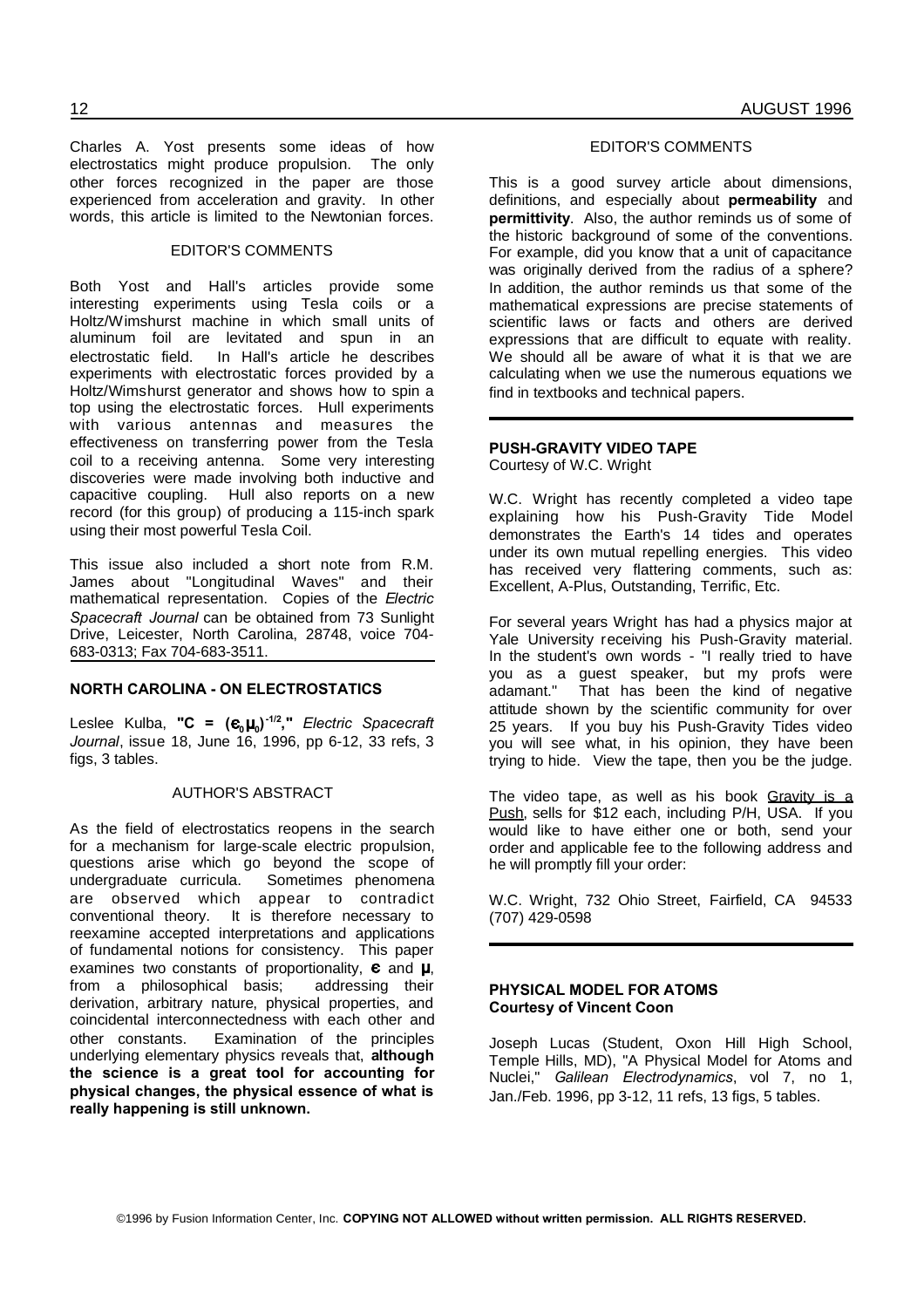#### AUTHOR'S ABSTRACT

A physical, geometrical packing model for the structure of the atom is developed based on Bergman's new physical model for elementary particles. From the physical characteristics of real electrons, this work derives, using combinatorial geometry, the number of electrons that will pack into the various shells about the nucleus in agreement with the observed structure of the *Periodic Table of the Elements*. **The constraints used in the combinatorial geometry derivation are based upon my fundamentalring dipole magnet experiments and spherical symmetry.** From a magnetic basis, the model explains the physical origin of the valence electrons for chemical binding and the reason why the periodic table has only seven periods. The same geometrical packing model is extended to describe the physical geometrical packing of protons and neutrons in the shells of the nucleus. It accurately predicts the nuclear "magic numbers" indicative of nuclear shell structures as well as suggesting the physical origin of nuclide spin and the liquid drop features of nuclides.

# **CAN MIDDLE EAST PRODUCE FOREVER?**

Courtesy of C. Warren Hunt

Robert F. Mahfoud and James N. Beck (professors of earth sciences and chemistry at McNeesh State Univ., Lake Charles, Canada. Mahfoud worked during the uranium boom in northern Saskatchewan for Hudson Bay Oil and Gas), "Why the Middle East Fields May Produce Forever," *Offshore Magazine*, April 1995 issue, pp 56-106.

#### The authors pose the problem:

**"Inexhaustible reserves: Why are yearly oil reserves increasing steadily despite the 10-20 million barrels of oil that have been pumped daily from the Gulf area?"**

The authors support the statement of oil increase with a bar diagram showing Saudi Arabian reserves rising biannually from 110 billion barrels in 1977 to 260 billion barrels in 1993.

They go on to answer their original question:

"From a scientific point of view, one can deduce that organic sources alone are not enough to explain [the rise in reserves] with satisfaction," and "..Hydrocarbons in the Middle East can originate from organic and inorganic sources, [and] should be continuously forming in the Persian/Arabian Gulf area to account for the

[Hunt edited the Russian-to-English translation of Vladimir Larin's book Hydridic Earth, which provides a theoretical background for oil-field replenishment. Ed]

# LETTERS

#### **AN EDUCATIONAL EXCHANGE**

[One of our favorite tasks is to read and respond to letters from our readers. Gerald Lindley is excited about Harold Aspden's supergraviton concept and has sent us several communications, some of which we have published. In a recent letter from Lindley in which the work of Faile and Ritter was discussed, I made a notation on his letter that my comment had to do with the resistance of an arc gap, not the capacitance of the arc gap. Here is the resulting exchange.]

Dear Editor,

This is in response to your notation of July 8, 1996, on my letter of July 1, 1996, where you state, "I said resistance not capacitance!" I have calculated the resistance of an air gap when one electrode is swabbed with deionized water.

Resistance is determined by the well-known equation  $R = V/i$ , where  $R = the$  resistance,  $V = the$ voltage, and  $i =$  the current.

Before the capacitance of the air gap breaks down, there is no current. Therefore, we have  $R = V/0$ .

When I was in high school, they taught me that you cannot divide by zero. Perhaps you went to a different school or perhaps you are proposing a revolutionary new theory. When the establishment finds out that you want to divide by zero, they will have very good laugh. **What is your problem? Are you going senile?** It makes no sense to talk about the resistance of a capacitor. Either it is a capacitor or a resistor. It can't be both. Why do you think I calculated the capacitance?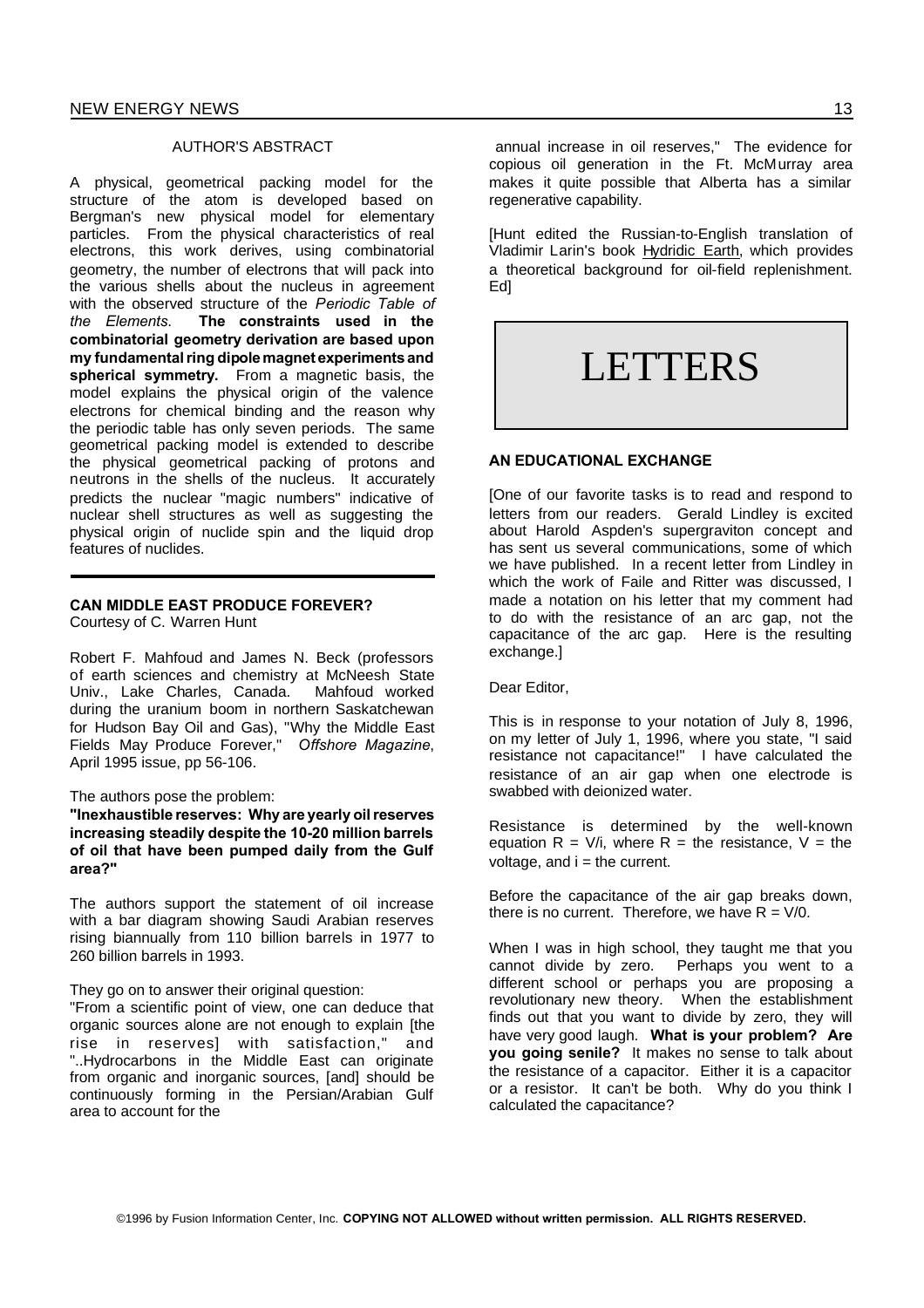However, it is possible to calculate the resistance of a certain obstinate editor (*New Energy News*, June 1996, page 9). It is described by the equation:

### **Hal Fox's resistance > three letters of rejection sent to Gerald Lindley.**

This provides additional support that the excess energy (in an arc gap breakdown) is coming from my proposed ozone/3 H<sub>2</sub>O supergraviton cluster.

--------------------

Sincerely, /s/ Gerald Lindley

#### **This editor's reply:**

The arc gap referred to consists of pointed contacts with a few millimeters gap and with the points painted with deionized water. See Fig. 1. This configuration is quite different to a capacitive arc gap. As is well known, deionized water provides a large resistance (ont capacitance) to the flow of current.

The sharp conical points of the contacts provide an increase in the electrostatic field around such an electrode. As the charge builds up on the **capacitor that is connected to the arc gap**, the voltage is increased between the arc gap points. (The problem of calculating this increase in electrostatic potential due to the conical point is a often seen college sophomore physic manuals or texts.)

When the voltage increases to the arc-gap breakdown voltage, an arc will be formed. At the breakdown voltage, the electric field near the electrode is so high that the atoms of medium (in this case, the deionized water and air) are ionized and the ions and electrons are accelerated. The accelerated electrons ionize more atoms and the electric avalance is produced.

For this kind of problem, Ohm's Law, which is derived from steady-state circuit parameters, is not appropriate to use for this type of calculation. It is better to use the well-known differential equation formula:

 $E = Ri + L$  di/dt + q/c (Kirchoff's Law),

Where E is potential,

 $R =$  resistance.

 $i =$  instantaneous current at time t,

 $L =$  inductance.

 $di/dt$  = the instantaneous rate of change of i,  $q =$  instantaneous charge at time t.

However, even this formula is inadequate to fully describe an arc.



Figure 2 High-potential spikes with arc discharge W h a t i s

known is the experimental fact that the use of deionized water serves as an insulator (or high resistance, whichever you prefer) allowing the potential across the arc gap to rise to a much higher value before an arc is created. The end result is the production of a **short burst of alternating current**. As is well known a circuit containing an arc gap has a resonant frequency and the current alternates across the arc gap as shown in Fig. 2.

If you have an oscilloscope with a high-frequency response you may find that at the peak of the potentials of the oscillations there will be very high and very short-duration spikes of potential as depicted by the thin lines in Fig. 2. As taught by Kenneth Shoulders in his U.S. patent 5,018,180 and in his book, EV A Tale of Discovery,**\*** the very short, **but intense potential** can produce high-density charge clusters.

As experimentally verified by Sam Faile and Nick Reiter, this type of resistance-delayed arc can produce small fireballs. **At least part of the fireball phenomena is believed to be the result of the formation of highly energetic EVs (high-density charge clusters) which consist of millions to**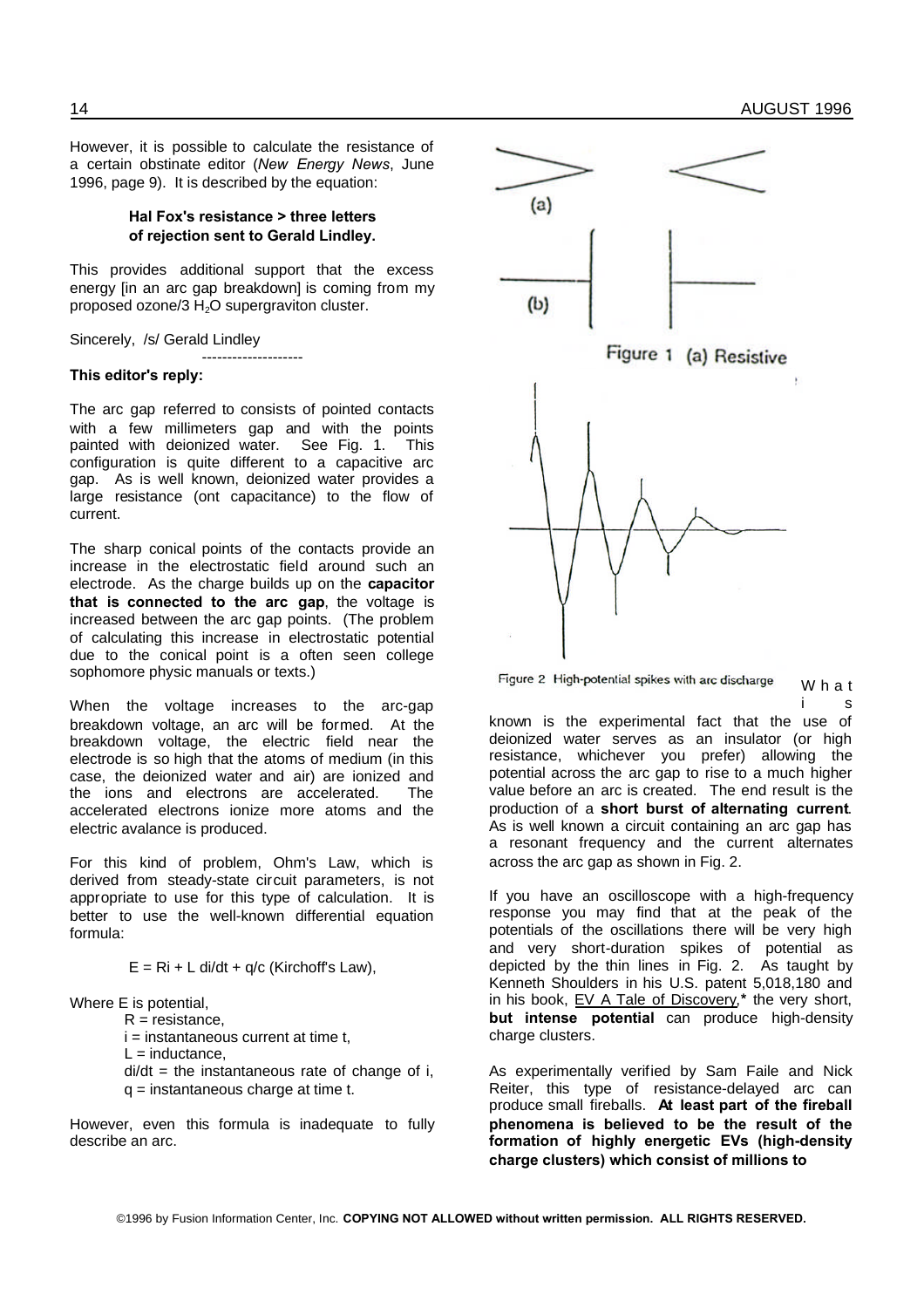**trillions of electrons in a short-term stable cluster that is characterized by very high energy density.** In the recent XVIIth International Symposium on Discharges and Electrical Insulation in Vacuum, held July 21-26, 1996 at Berkeley, California, several papers discussed **the anomalous generation of energetic clusters**. This editor has a copy of the proceedings being mailed and will be reporting further on this **"arc and spark"** conference.

We are especially grateful to the excellent work of Dr. Sam Faile and Nick Reiter **and the sharing of their work with readers of** *New Energy News***.** Their work has provided our readers with a simple, inexpensive **experimental procedure by which our readers can be among the first in the world to experiment with and ponder over the marvels of the production of high-density charge clusters.** See article on page 3.)

**Here is an important note:** Some of the presenters at the recent "arc and sparks" conference **reported evidence of nuclear reactions**, possibly caused by the generation of anomalous so-called **fireballs**. *New Energy News* is one of the few publications in the world to report about low-energy nuclear reactions to its readers. We will have more information for our readers in the next issue on this fascinating topic.

This editor appreciates the good-natured attempt to help correct this editor's pending senility. However, please be informed that this editor was experimenting with arcs and sparks before the writer was in diapers. If you want to duel about arcs with the editor, choose weapons other than supergravitons.

\*Note: EV, A Tale of Discovery is available from Kenneth Shoulders at 1025 Freestone Ranch Road, P. O. Box 243, Bodega, CA, 94922-0243, for \$200.

Dear Editor,

Supplementary to my fax letter from July 21, 1996, I fax you herewith a typescript which I have submitted to the Institute of Physics Publishing in Bristol, England.

My question to you is: Why are you supporting nuclear fusion research? In my opinion we don't need nukes, neither based on nuclear fission nor based on nuclear fusion, simply because we don't need steam engines!

A fluid mechanical perpetuum mobile principle is known since more than a hundred years, but a lobby of energy-selling companies is keeping it secret. I know

an 86-year-old graduate engineer who designed alternators mounted to water turbines. As an eyewitness he told me that the real power delivered by a water turbine is greater than the power consumed to pump the water back for further reuse. First I thought, this man suffers from paranoia, then I began to study books of fluid mechanics in the university library, just as hobby. Now I'm convinced that the great American inventor Mr. Pelton (died 1908) discovered a true perpetuum mobile principle in fluid mechanics.

In the history of natural science, the debate of the possibility of a perpetuum mobile has been stopped by Isaac Newton, when the question was: Is the Kinetic energy  $mv^2$  or  $\frac{1}{2}mv^2$ ? Undoubtedly the kinetic energy of a single particle is  $\frac{1}{2} m v^2$ . But what do we know about the energy of a free jet?

If you are interested in enlightening on the disinformation about the perpetuum mobile, I offer you my cowork, as follows:

Christoph Bodner (Germany), "The Pelton Story."

#### ABSTRACT

The Pelton wheel - a well known high pressure impulse water turbine - in combination with a water pump is a true *perpetuum mobile* because the power delivered by a free jet is exactly twice the power consumed by the pump. Although a Pelton wheel may have an efficiency of 0.93 relative to the free jet and a water pump 0.80 relative to the enclosed stream, both machines, coupled together maintain an eternal [internal] circular flow. Energy experts know and practice this since more than 100 years, but they fool the rest of us through disinformation.

Kind Regards, /s/ Christoph Bodner

#### Dear Editor,

Needless to say, your *New Energy News* is the greatest publication in existence. Within the next year or so, I hope to be able to contribute an article and some news to your *NEN* on the subject of inertial propulsion, but I am not quite ready yet. Thank you for your diskette of authors and a few patent numbers and titles.

I have a copy of the joint Aspden/Adams motor patent GB 2282708. But do you know of another Adams patent number(s)? If so, I would appreciate the information.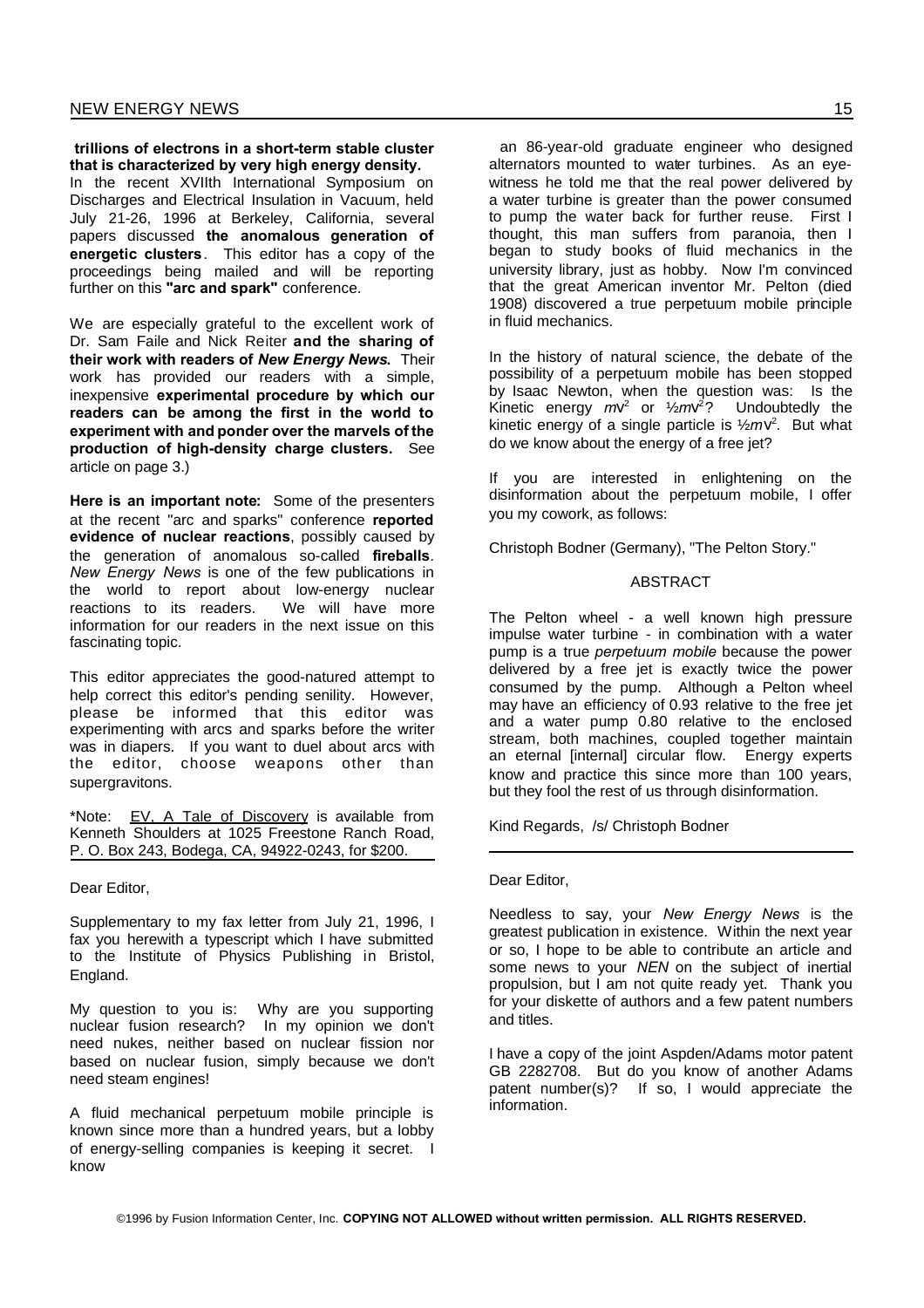Through any of your contacts, can you say with absolute certainty that some over-unity electric motor actually does exist and, for example, has truly powered a motor scooter for many miles in London without battery or obvious input power? There seems to be some uncertainty in the London Takahashi type motor scooter reports. [Any help, readers?]

Also, just a caution or opinion on my part. I know you are trying to be fair and open minded to all reasonable new concepts regarding new energy, but I think the magnetic amplifier work has a higher probability of being disappointing in relation to the amount of coverage it is getting in *NEN*. Magnetic amplifier tests are fraught with pitfalls. **In my opinion, most people working on them are not being careful enough considering that currents and voltages usually are not inphase and truepower measurementsare quite difficult to make.** Voltage measurements alone mean almost nothing. And many experimenters are not careful as to where they make their measurements. However, I readily admit that this is not an area of my expertise. However, I used to work on them briefly at the old Falcon missile programs at Hughes Aircraft. You may remember, I was project engineer on a Falcon missile at Hughes that used magnetic amplifiers.

Sincerely, /s/ Harvey E. Fiala

[I do remember. That was when I held my first assignment as a missile system engineer. Ed.]

#### **Letter from Holland** June 23, 1996

MAGNETIC ENERGY

On page nine of *NEN*, vol 4, no 2, Kenneth Shoulders very correctly expresses his doubts about the existing theory of magnetism and it incapability to explain magnetic motors. Kenneth correctly assumes that magnets are INTERMEDIARY only and transmit energy from another source (space) and that the energy stored in the magnet is not the basis. In the product B X  $H_{MAX}$ , the unit B is derived from a mathematical abstraction in which the north pole is isolated and surrounded by a potential field. It would be very desirable to give this B the same dimensions as H and also expressed in Amperes per meter. This may be achieved by equating magnetism and electromagnetism. All that has to be done is to determine the strength of a given magnet by comparing it with an equivalent current-carrying coil and use the coil's value (in Amperes per meter). The H is not an expression of magnetic energy either but a material property namely the stability in a

demagnetizing situation. The B **2** , but now expressed in (A / meters)<sup>2</sup> would be a good measure for the energy INSIDE a magnet and with this an equivalence with  $\tilde{L}$  X I<sup>2</sup> or R X I<sup>2</sup> is obtained. The B of a NdFeB magnet is only 1.25 times higher than that of an AlNiCo magnet. But the coersion [coercive force] is 11 times higher. The B **2** value of AlNiCo is in the same range, but the product  $B X H_{MAX}$  puts the AlNiCo magnet in a very unfavorable position. To find the amount of energy (I have proposed gravity energy) a magnet is able to absorb is an entirely new question and demands a special standard test. One of our congress visitors compared NdFeB and FDX (ceramic: iron oxide  $+$  Sr) in a Muller generator. He found the internal resistance to be equal, but the power ratio 7.3, which compares well with the  $B^2$  ratio 7.3 and not with the B X  $H_{\text{max}}$  ratio which is 15.5.

Martin Holwerda

# **Book Reviews**

# **REPORT ON AN IMPORTANT NEW BOOK** By Hal Fox

Peter Graneau & Neal Graneau, Newtonian Electrodynamics, c1995, illus., 132 figs, 19 tables, 146 refs, indexed, ISBN 981-02-2681-0, \$58, (paper \$36), World Scientific Publishing Co., Suite 18, 1060 Main Street, River Edge, NJ 07661, USA.

Peter Graneau, Northeastern University, Boston, and Neal Graneau, Oxford Univ., England, have documented the life's work of Peter and the not inconsiderable help and extension of this work by Neal. The book has two important messages: **First**, although the Lorentz force equations and Maxwell's equations provide excellent insight into electrodynamics, there are many cases where the abandoned Ampere equations are superior. **Second,** there are still many experimental anomalies that are not explained by any of the current scientific models and these anomalies deserve the attention of the scientific community.

Ampere's force equations are based on the model of a current element which is the electrical conductor, and on the concepts of Newtonian physics. The Lorentz and Maxwell's equations, although based strongly on Ampere's work, have, as the current element, the electrical current (now considered to be the discrete electrons) and include **field** forces which make these equations relativistic and non-Newtonian. [The reader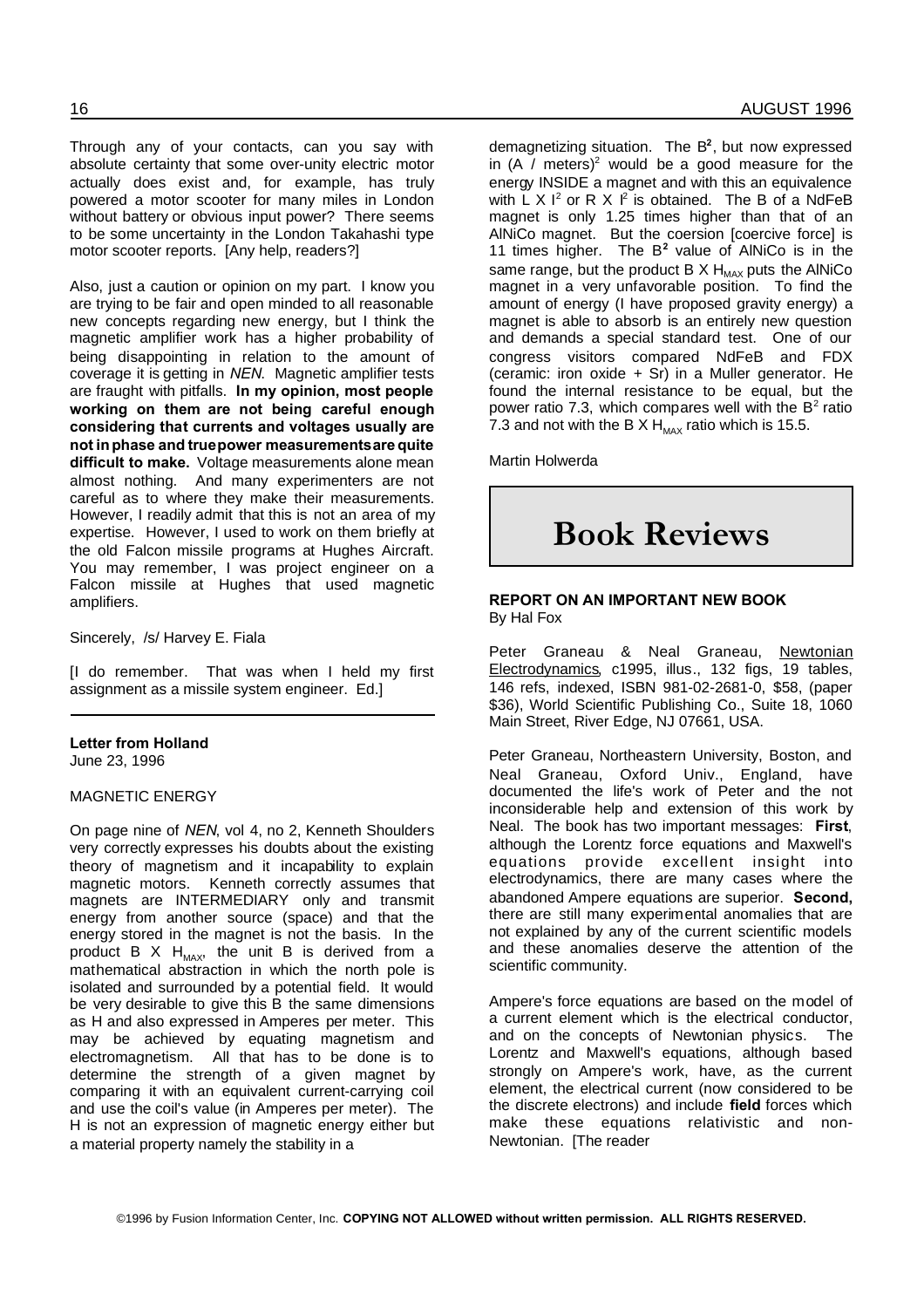who is not particularly thrilled with equations will want to read Newton versus Einstein by these same authors.]

This book is divided into seven readable chapters:

- 1. Evolution of the Nineteenth Century Newtonian Electrodynamics.
- 2. Experimental Demonstration of Longitudinal Ampere Forces.
- 3. Theoretical Developments.
- 4. The Nature of Current Elements.

5. The Railgun: Testbed of the Newtonian Electrodynamics.

- 6. Electrodynamics of Arc Explosions.
- 7. Electrodynamics in the Quest for New Energy.

In reading the book there were many important and new (to me) observations that should be of equal interest to both the professional and the intelligent lay reader. Here are some of them:

"The abandonment of mutual attraction and repulsion between matter elements of electric conductors, and the violation of Newton's third law which this entailed, signalled the end of Newtonian physics. The Grassmann and Lorentz force laws required a new mechanics which was to become that of the theory of special relativity." Page 30.

"That not all electrodynamic forces in a metal are mechanical forces on the lattice must have something to do with the two types of bonds that (a) exist between positive and negative charges and (b) between charges and the solid body. This issue of bonding between charges and ponderable matter has still not been satisfactorily resolved even at the end of the twentieth century." Page 35.

The difference between equations formulated by Weber and those of Ampere were reconciled by a constant which had to have the dimensions of velocity. This constant had to have the value  $c = 3$ x 10**<sup>10</sup>** cm/sec. "This constant became known as the velocity of light and it always emerges when the laws of electrostatics are combined with those of electrodynamics. ... This is how the velocity of light made its first appearance in the literature and Newtonian electrodynamics." Page 36.

The authors discuss the liquid mercury fountain which is an interesting experiment. An insulated cup with a sealed-in bottom electrode and with a copper ring electrode at the top of the cup is filled with mercury until the mercury engages the top conducting ring.

When 500 to 1,000 amperes of current is made to flow through the mercury a mercury fountain is created. The results are easily explained with Ampere's law but not with the Lorentz field equations that are almost universally used today. Pages 78ff.

"... mechanical forces arising in electron-lattice collisions are negligibly small and are certainly unable to account for the longitudinal forces predicted by Ampere's law. ... **The parallel existence of both ponderomotive and electromotive forces has become the hallmark of Newtonian electromagnetism."** Pages 145-146.

In the chapter on the railgun: "From this example it must be concluded that the magnetic force on the railgun armature cannot be produced by field-energy impact. Here we have a practical example which reveals a serious flaw of relativistic electromagnetism. ... This is the greatest inconsistency of relativistic field theory." Page 169.

While working on a railgun experiment, the authors placed a ferromagnetic rod across the rails: "and observed **that it rolled in the wrong direction toward the battery**. This surprising behavior was perfectly repeatable. ... If this is correct, then our report here is the first public mention of **a railgun armature being driven toward the current source**. While not yet understood, the importance of this discovery cannot be over-stressed." Pages 188-189.

The authors quote from a paper that suggested that **cold fusion was the first attempt to harness the energy of the sun except for systems that heat hydrogen fuel to high temperatures.** "This is not true. Non-thermal fusion research has been in progress for over forty years with support from the U.S. and other governments. **The arguments which have been made for and against cold fusion almost allignore the large body of publishedinformation on plasma focus fusion, solid deuterium fiber fusion and capillary fusion."** Page 233. The authors further discuss each of these developments.

The most important chapter of the book is Chapter 7: "Electrodynamics in the Quest for New Energy." After laying the groundwork of professional understanding, **including all of the appropriate equations,** the last chapter reviews several research topics ranging from cold fusion to water-arc experiments. **The message is that there are still many anomalies in experimental electrodynamics and that these anomalies should**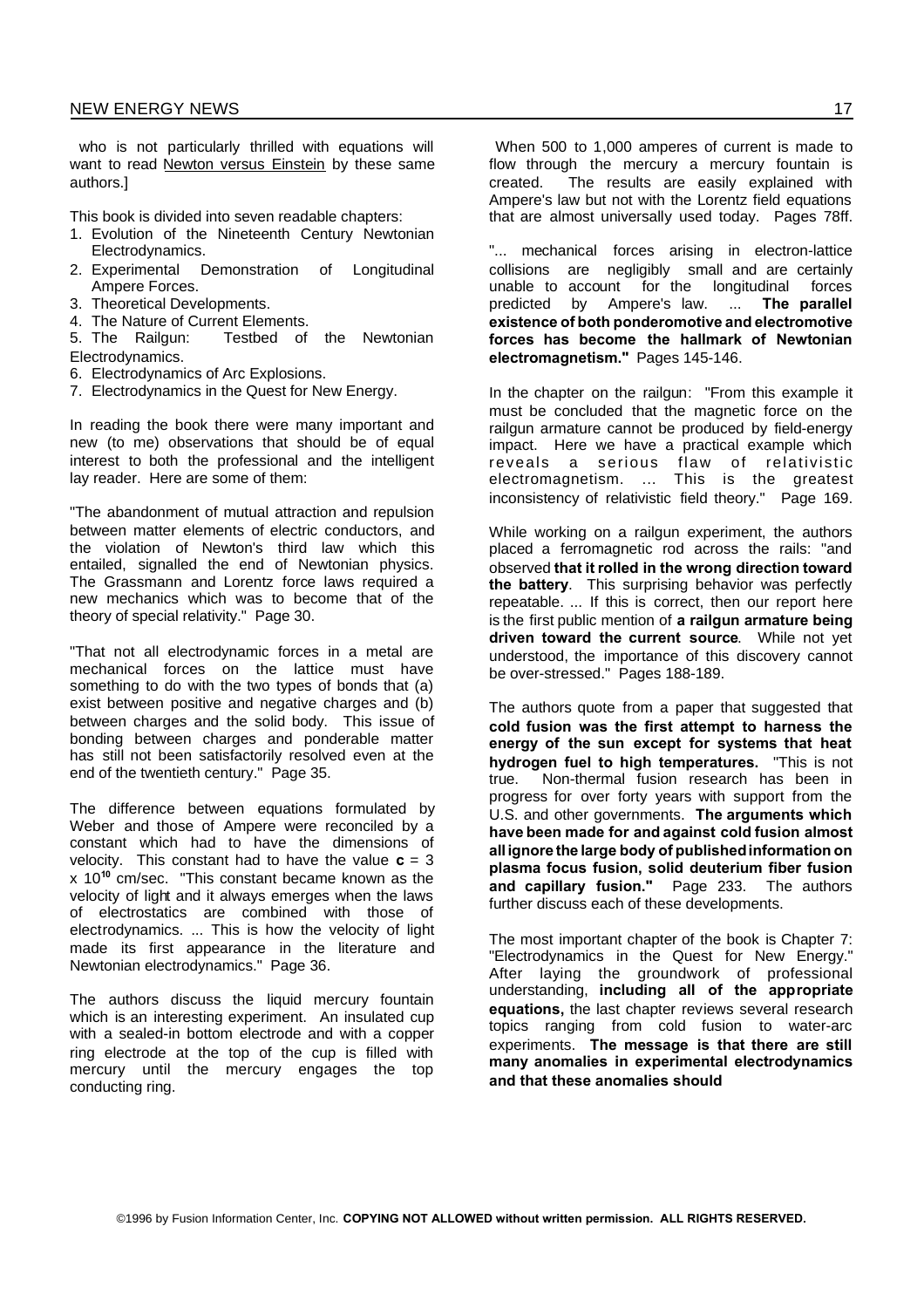# **be pursued, rather than ignored, by the scientific community.**

This reviewer is more of a generalist than a specialist, having spent the last seven years reading, reviewing, and publishing reviews of over 3,000 multi-disciplinary papers and books covering the areas of cold fusion and other new-energy systems and other relevant literature. With this background, the following comments have been engendered by the challenges of this excellent book:

1. Ponderomotive forces may be the result of an energetic vacuum which couples matter with the electron flow or is the byproduct of the electron flow in matter in the presence of the energetic vacuum.

2. The **Rowe Effect** (energetics causes the vacuum to spawn proton-electron pairs) may be the source of the anomalous effects in water-arc explosions.

3. High-density charge clusters can be considered as a new form of matter that is yet to be thoroughly studied. It is suggested that high-density charge clusters are formed whenever there are electric arcs. The anomalies of high-density charge clusters (as disclosed in Ken Shoulders' U.S. Patent 5,018,180 and in his book) may be the source of some of the anomalous observations.

This type of scientific investigation is not devoid of practical applications or limited to railguns and water-arc explosions. The knowledge developed in the book has been applied by Dr. Graneau to a very practical metallurgical problem which occurs in the refining of aluminum. **The application of some of these concepts developed by the authors can save many millions of dollars a year in electrical power costs in just the aluminum industry.** There are and will be many other valuable commercial applications of the study of Newtonian Electrodynamics.

If you are seriously interested in cold fusion and new energy developments, or if you are an electrical engineer, a scientist, or a teacher of science, **this book is a must-read for you.** If you are an intelligent lay person or professional, you will find this book full of interesting insights into the history and practice of electrodynamics. **This reviewer wishes to thank these two authors for their contribution to the continued advancements that must be made in electrodynamics if we are to provide a new-energy technology to replace the currently unacceptable pollution of our planet by the burning of fossil fuels.**

# **AN AETHERIC STUDY FOR NEW ENERGY** A Book Review by Hal Fox

Harold Aspden, AETHERIC SCIENCE PAPERS, published by Sabberton Publications, P. O. Box 35, Southampton SO16 7RB, England, c1996, 168 pages, numerous references, ISBN 0 85056 015 2, page size 8.25 x 11.75 inches. Fax: Int'l + 44-1703- 769-830.

# AUTHOR'S INTRODUCTION

[The following author's remarks are printed on the back cover of book.] The author has, for some 40 years now, sought to interest the world of science in his discoveries concerning the nature of the force of gravitation. His contribution has not been heeded because the research findings have not developed from the conventional theoretical stream. Yet, from his Ph.D. research at Cambridge on anomalous energy activity in ferromagnetism, Dr. Aspden could see so clearly where the mathematical philosophers had erred drastically in replacing the aether by mathematical symbols before they had fully understood how it stores energy. The aether plays a creative role, besides constituting a universal energy bank, giving us the means to deposit and withdraw energy. Left to its own devices it even absorbs the energy we shed as waste and which we write off under the heading "entropy" but it does something our textbooks say is impossible. It thrives on that energy and regenerates it in a material form by creating the particles we know as protons and electrons. However, scientists have become blind and cannot "see" such an aether in their vision of things. They look only at how created matter evolves and see no creative source. So they devise computer programs to test their imagination of a universe in a notional Big Bang scenario, with scant regard to the simple problem of **how the energy of electromagnetic induction is actually stored in "empty" space in our laboratories here and now on earth**. In so doing they create obstacles in science where none exist, imposing their will on Nature's province and missing key issues which should be obvious to any mechanic. They use equations to represent electrodynamics, say energy has mass, introduce a quantum jitter which makes the position and momentum of that mass uncertain, and then forget to look for whatever it is that accounts for dynamic mass balance and so keeps their jittering wave mechanical universe from tearing itself into pieces. **They try to understand gravity as a property of matter and cannot see that it is a property of the aether by which it responds to the presence of matter to keep it in dynamic balance.** They complicate gravitation by declaring it to be a distortion of 'space-time' by matter but still cannot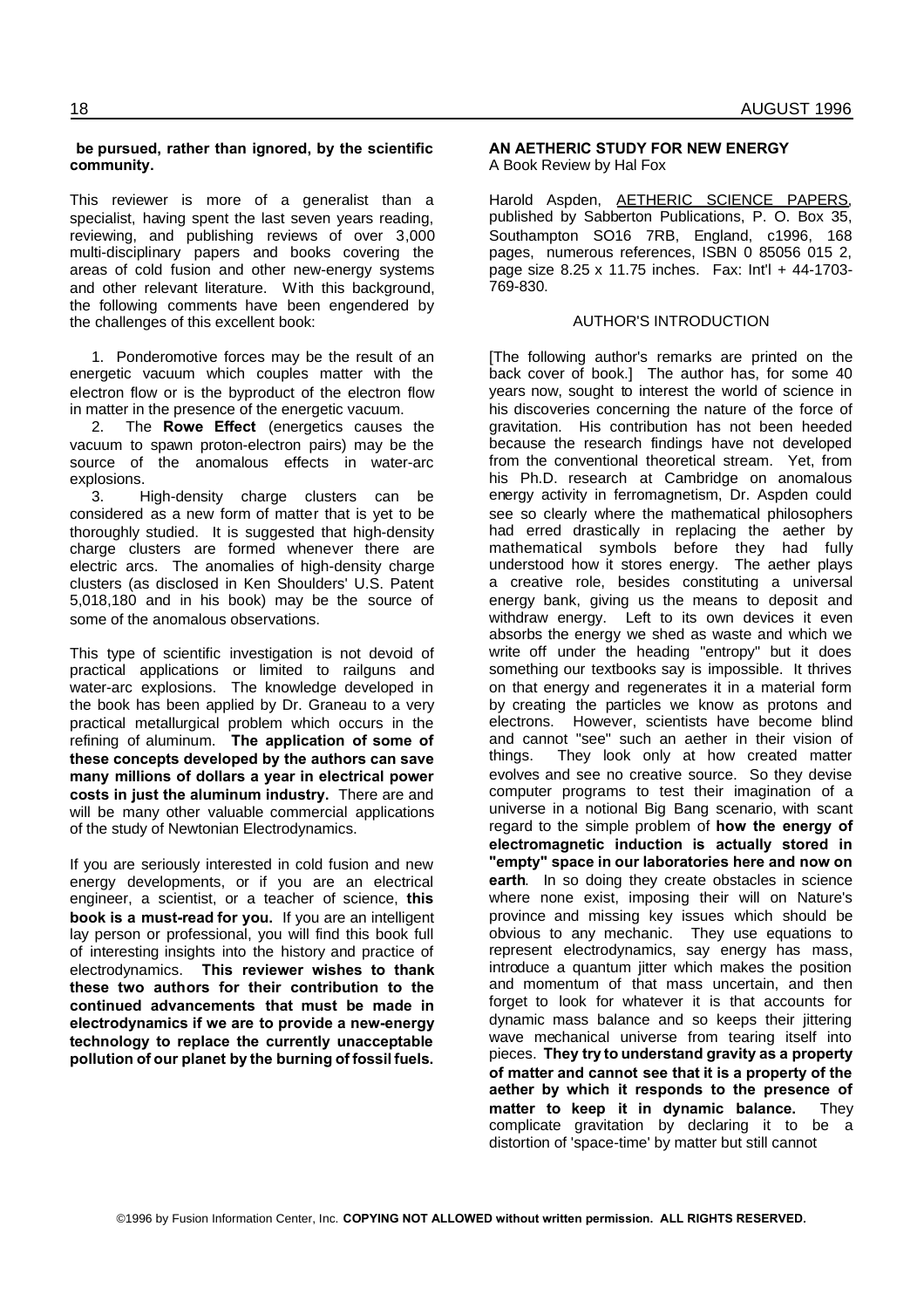reach their objective of field unification. In adopting Einstein's theory mathematicians have confounded our understanding of physics, without realizing that there is a better way forward by which to solve the mystery of unification of gravitation and electrodynamics. Although this unification is of clear record in the scientific literature, one needs a guide map to find a way to the relevant clearing in the jungle of periodicals which line university library shelves. This book provides that guidance and goes further in presenting the full text of fourteen of the basic papers. The reader will see from these papers how easy it is to derive the constant of gravity in terms of the electron charge-mass ratio and determine by simple theory the precise value of the proton-electron mass ratio. Given this unifying connection between gravitation and matter creation, one can see a way forward by which to tap some further energy from the same source as that which fed the creation of the universe. **We are now on the brink of a technological revolution that will deliver us energy in abundance with no risk of pollution, but we need to understand its source, that real medium, the aether, that so many think of as a mere vacuum.** [Emphasis mine. Ed.]

#### REVIEWER'S COMMENTS

On the last page Aspden observes, "If we could see the system of particles which constitutes the aether that fills all space, we would find that its form depends upon whether there is any local matter present which comprises heavy atoms." In one sentence this is a summary of the nature of the aether that produce gravitational attraction between massive particles. On page ii (preceding page 1) Aspden forecasts, "Very soon now, the world at large will need to face up to the discovery of new ways in which we can generate energy that has no pollution risk." In between these two statements **Aspden presents and defends his theory of the aether and how it can be both the source of energy and antigravity.**

Dr. Harold Aspden, scientist, inventor, patent agent, professor, and writer summarizes his life's work in determining the underlying nature of physics with special regard to an understanding of the longabandoned aether. **Here, in one volume, is an excellent essay urging the reader to delve into and question the relativistic and quantum mechanical interpretation of matter, energy, electromagnetism, and gravity.** In addition, fourteen of Aspden's most important writings have been republished in this important volume.

This reviewer shares the view that Aspden has been essentially correct in his acceptance of and study of aetheric science. **This book is not destined to become a dusty memorial to a student of reality. Eventsinthe new-energyworld are accelerating and therefore the interest in this type of publication will also increase.** Many of the readers of this periodical will be wise to read this book. Although not written for the lay person, it can be read by the intelligent lay person. The book is an important contribution to the engineer or scientist who desires to have a background review of the science that **should be the framework upon which new technology is built.** One of the many messages of this book is that **science** has wandered off into the lands of relativity and quantum dynamics with their obscure and difficult mathematics and **has ignored simpler paths to scientific understanding of nature.**

If you are an engineer or scientist, **or if you plan to gain the education in math and physics to qualify you to read the technical literature**, this book should be yours. If you do not understand all of the concepts presented in Aspden's lucid, technical style, you will be able to use it as a study guide for further study of those concepts that you do not, on the first reading, fully understand.

About half of the book is a tutorial on various aspects of **aether science**. The other half of the book consists of the following Aspden papers, previously written, peer-reviewed, and published from 1986 through 1995:

1. The Theoretical Nature of the Neutron and the Deuteron.

2. Meson Production based on Thomson Energy Correlation.

3. An Empirical Approach to Meson Energy Correlation.

4. The Physics of the Missing Atoms: Technetium and Promethium.

5. Synchronous Lattice Electrodynamics as an Alternative to Time Dilation.

6. Instantaneous Electrodynamic Potential with Retarded Energy Transfer.

7. The Theory of the Proton Constants.

8. Conservative Hadron Interactions Exemplified by the Creation of the Kaon.

9. A Theory of Proton Creation.

- 10. The Theory of the Gravitation Constant.
- 11. A Theory of Pion Creation.
- 12. Standing Wave Interferometry.
- 13. The Theory of Antigravity.
- 14. Retardation in the Coulomb Potential.

In paper 4, Aspden discusses the physics behind the scarcity of technetium and promethium. They appear capable of assuming supergravitational or antigravitational properties and therefore scarce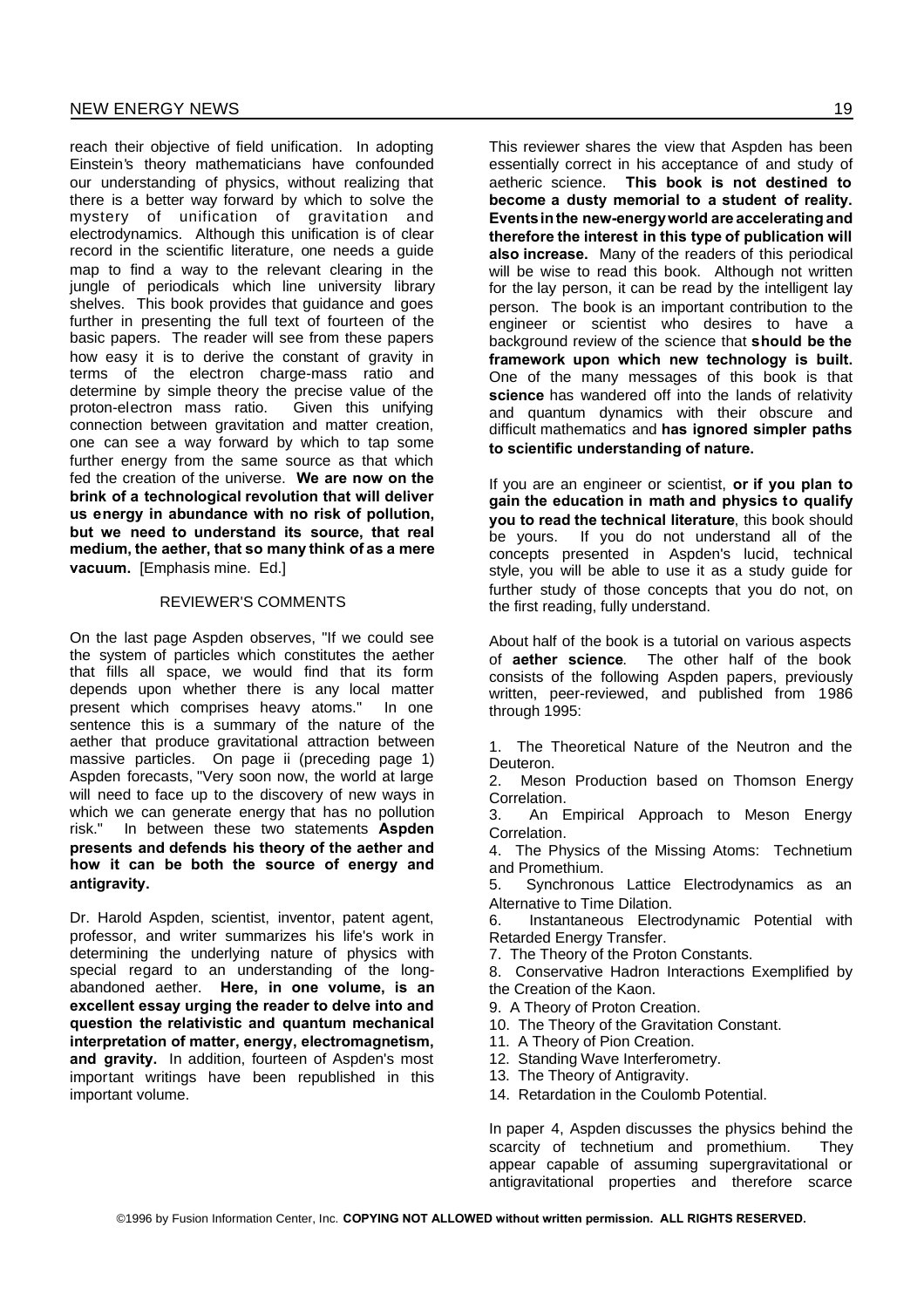#### (they went elsewhere). However, from this view, **Aspden suggests closely associated elements that may form the basis for antigravity devices.**

In paper 5, Aspden discusses an alternative to the idea of relativistic time dilation. The simple concept is that the clock is modified. That is a much simpler explanation than the one offered by the theory of relativity.

In paper 9, Aspden provides a theory by which a sea of primordial muons can produce proton-electron pairs. With the statement, "...involve a concentrated muon field and a critical threshold at which muons can combine with a degenerate electron state to form a proton and an electron." Our readers will want to determine if this concept fits the **Rowe Effect** where the vacuum (the aether) is caused to produce hydrogen by an explosive force.

Paper 10 presents a summary of Aspden's theory of gravitation.

Paper 12 reviews some of the experimental techniques used to determine if there is an aether and some of the misconceptions that were adopted. **A relatively simple experiment is discussed by which any well-equipped laboratory should be able to make definitive measurements of the aether.**

Paper 13 is Aspden's 1991 contribution to extend his own principles of gravitation theory. **Anomalous gravitational effects, reproducible in the laboratory, reveal the potential of antigravity devices or systems.**

[This book is available directly from the author. U.S. buyers can obtain a copy by sending a check drawn on a U.S. bank for \$25 U.S. dollars (\$33 for airmail) made out to Harold Aspden. Send to address shown in the bibliography at the top of this review.]

# **REVIEW OF SIERRA CLUB BOOKS** By Hal Fox

The Sierra Club Books, 100 Bush Street, 13th Floor, San Francisco, CA 95104, kindly sent me a copy of their latest book catalog and a review copy of The Sierra Club Green Guide.

In their book catalog there were two energy-related books offered: The Home Energy Decision Book, by

Gigi Coe, Michael Garland, & Michael Eaton, ISBN: 0-87156-816-X for \$9.95, and Creative Energy, Bearing Witness for the Earth, by Thomas Berry, ISBN 0-87156-622-2, a 96-page essay on the author's "abhorrence of self-serving, anthropocentric activity rooted in the narrow focus of religion and science."

When renewable, non-polluting energy is such an important part for the future of a clean, green world, the Sierra Book Clubs appear to have scant offerings. However, they did a better job in the book, The Sierra Club Green Guide, Everybody's Desk Reference to Environmental Information, by Andrew J. Feldman. The following is a review of the "Green Guide":

As promoted on the cover, the Green Guide provides information "featuring more than 1200 essential resources, including Internet Sites, Bulletin Board Systems, and Electronic Databases to help you answer any environmental question." The Chapters in this \$25, 304-page paperback (ISBN 087156-471- 8) include the following in two parts: Part One - Environmental Issues, the first 188 pages include the following chapters: General, Agriculture, Air, Biodiversity, **Energy**, Environmental Justice, Health and Toxics, Sustainable Communities, Waste, and Water; Part Two - Green Living (pages 189 to 246) includes chapters on: Architecture, Education, Employment, Gardening, Grants, Investing, Shopping, and Travel. The book has three appendices (Federal Information Centers, Database Vendors, and Publishers (a ten-page list in three columns), and a good index (21 pages, 3 columns).

For those goals and objectives championed by the Sierra Club that include aiding the environment, the topic of most interest to our newsletter is **Energy.** The Sierra Club Green Guide provides a sixteenpage chapter on **Energy**. The 23 listings range through Government Clearinghouses, Organizations, Internet Sites, Bulletin Boards, Directories, Bibliographies, Reference Handbooks, Introductory Reading, Abstracts and Indices, and Periodicals. Many of the citations are for alternative energy and nuclear power (both for and against). Solar, Wind, and Alternative Fuels are listed. **There are many excellent citations for these topics that are covered and the reader will find this energy guide useful in tracking down sources of information on standard and alternative energy.** However, after seven years of research and development of cold fusion, not one citation is listed in the index. **Not one organization norone publisheris listed thatprovides information oncold fusion, magnetic energy, free energy, orany of the more**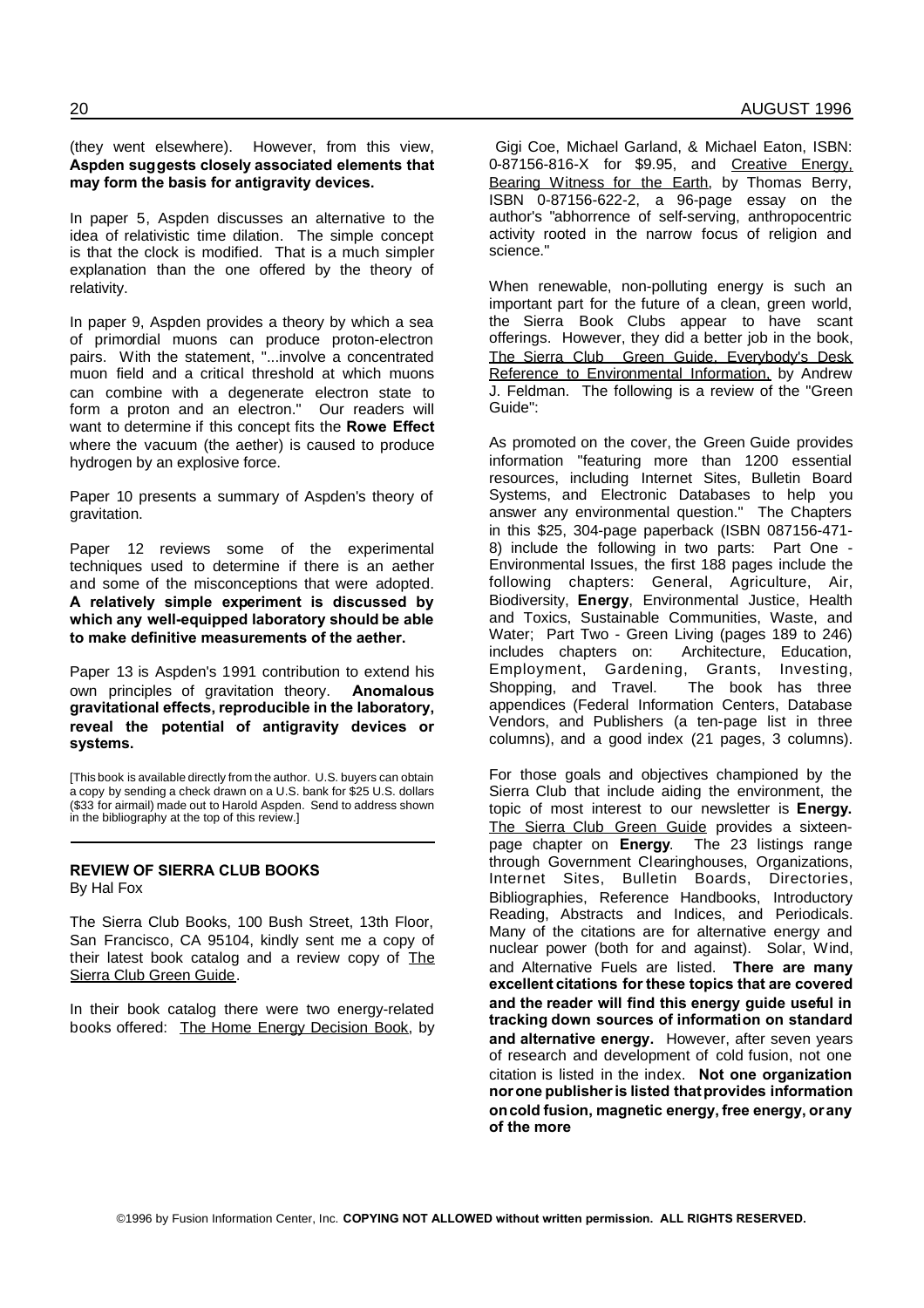**recent developments in tapping the energy of space.**

These emerging technologies that are being commercialized in 1996 are nowhere mentioned in the **Sierra Club Green Guide**, which bears a 1996 copyright date. We believe that it will be environmental organizations who will be some of the major promoters of the coming energy revolution, **as soon as they find out that such a technological revolution is happening and that such new-energy technology will be dramatically important in cleaning up the environment.** We will be suggesting to Sierra Club Books that they include the following information in their next edition of The Sierra Club Green Guide:

Books: Fire From Ice, by Eugene Mallove, John Wiley & Sons, c1991, ISBN 0-471-53139-1.

Space Energy Impact in the 21st Century, by Hal Fox, Fusion Information Center, c1996, in press, with its over 3000 references on diskette.

The Coming Energy Revolution, by Jeane Manning, c1996, Avery Publishing Group.

Publications: *Infinite Energy* edited/published by Eugene Mallove; *Fusion Facts* a monthly newsletter edited by Hal Fox; *Cold Fusion Times* quarterly newsletter edited/published by Mitchell Swartz; *"Cold Fusion"* edited/published by Wayne Green; *New Energy News*, a monthly newsletter edited by Hal Fox; *Fusion Technology*, an international journal for the American Nuclear Society, edited by George Miley; *Planetary Association for Clean Energy Newsletter*, edited by Andrew Michrowski, Ontario, Canada; and the *Journal for New Energy*, published by Fusion Information Center.

Organizations: Institute for New Energy, P.O. Box 58639, Salt Lake City, Utah 84158; Academy for New Energy, 1304 S. College Ave., Fort Collins, Colorado 80524; Planetary Association for Clean Energy, 100 Bronson Ave, #1001, Ottawa, Ontario K1R 6G8, Canada.

Internet: Institute for New Energy Home Page: www.padrak.com/ine/ which contains many important scientific papers and current reports on all areas of new-energy research.

Those of you who are interested in finding more information about environmental and clean energy related topics are urged to obtain a copy of The **Sierra** 

Club Green Guide. However, suggest that they update their Energy chapter.

# *Meetings*

The **SECOND CONFERENCE ON LOW-ENERGY NUCLEAR REACTIONS** will be held at College Station, Texas on September 13-14, 1996.

Papers addressing issues of Low-Energy Nuclear Reactions will be presented at the conference.

**Attendance:** Conference space is limited. The meeting is restricted first to participants on the basis of their contribution.

**Proceedings:** Conference papers will be printed immediately after the conference as vol 1, no 3, of the *Journal of New Energy*. This journal is abstracted by *Chemical Abstracts.*

**Conference Cost:** \$100 per person for conference **attendees**. For further information contact Dr. For further information contact Dr. Lin at 409-845-3661.

#### **THE GERMAN ASSOCIATION OF VACUUM FIELD ENERGY**

plans a conference in the Singapore Hyatt, Singapore, in early **October 1996**. Inquiries may be directed by Fax to Germany: 17.

# **INTERNATIONAL SYMPOSIUM ON CONSCIOUSNESS, NEW MEDICINE AND NEW ENERGY**

Yomiuri Hall, Tokyo, Japan November 21-22, 1996

An International symposium to discuss and present research results in such areas as consciousness phenomena, holistic medicine, integration of Western and Eastern medicine, and new energy technology. The sponsor is the Japan Green Cross Society. 18 key-note speakers have been determined, among them 5 are overseas speakers, including Paramahamsa Tewari. Conference chairman is Dr. Shiuji Inomata, and overseas advisory board consists of Dr. W. Harman (USA), Dr. David Lorimer (UK), and Dr. Beverly Rubik (USA). Participation fee is approximately US\$ 185 (¥20,000).

Contact: Mr. Tetsu Nagano, Japan Green Cross **Society** 

10F Takanawa-chuo Bldg. 2-20-23 Takanawa Minato-ku Tokyo 108 JAPAN Tel: +81(0)3-3442-7521 Fax: +81(0)3-3442-7651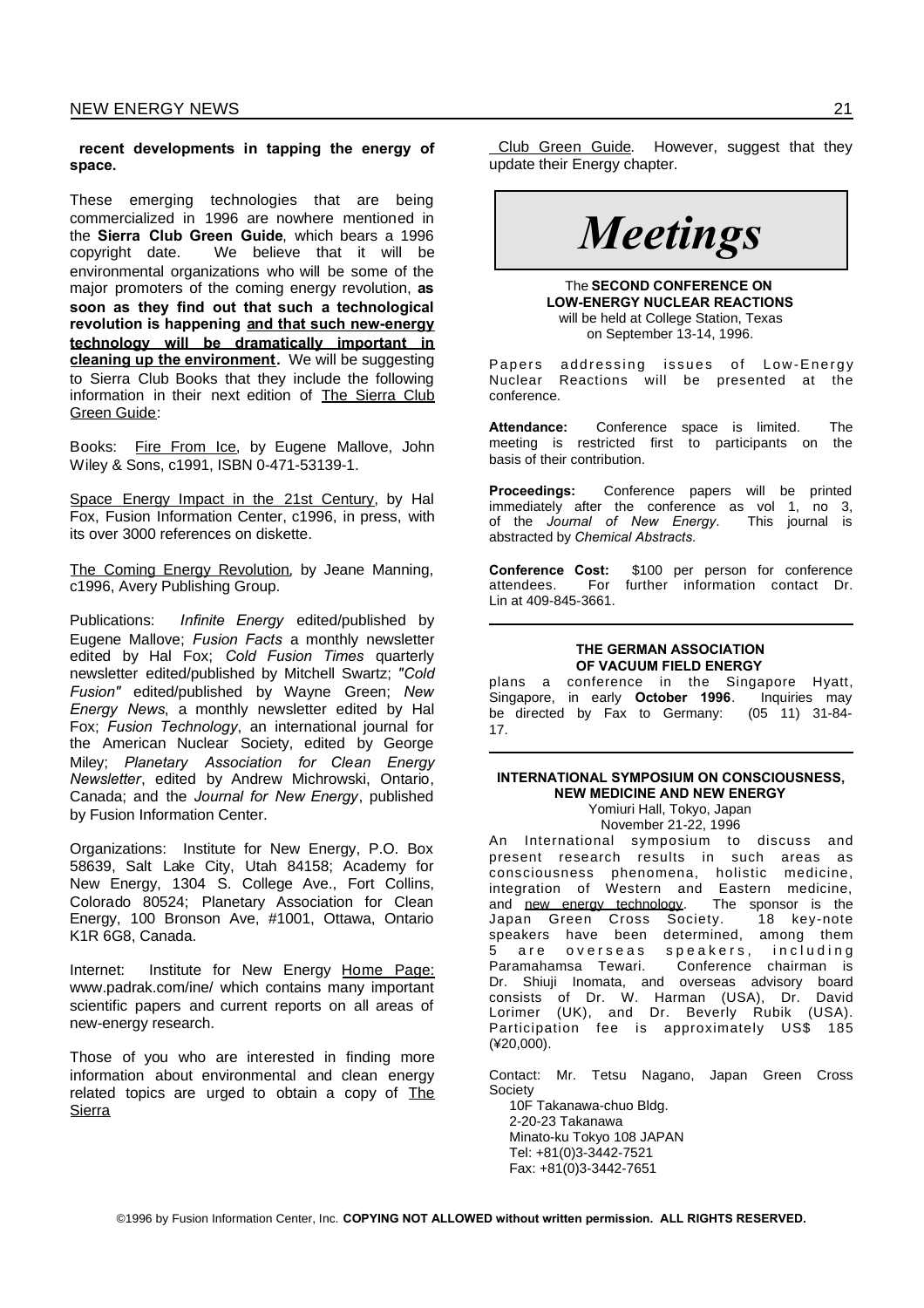For academic information contact: Dr. Shiuji Inomata 2-2-2 Sekigawa-cho Arai-shi Niigata 944, JAPAN Tel/Fax: +81(0)255-72-0558

#### **ICCF6 Sixth International Conference on Cold Fusion** will be held 13-17 October 1996

Hotel Apex Toya, Hokkaido, Japan Conference Secretariat: Tel +81-3-3508-8901 Fax +81-3-3508-8902 E-mail mac@iae.or.jp

The conference will consist of both oral and poster sessions covering experimental work and theory on the following topics:

 $\blacksquare$  Excess Energy Phenomena in D<sub>2</sub>/Metal **Systems** 

- Correlation Between Excess Energy and Nuclear Products
- Nuclear Physics Approaches
- Material Science Studies

Innovative Approaches (Miscellaneous Phenomena)

Registration fee of ¥40,000 (about \$400) includes a banquet and proceedings. A technical tour to the NHE lab is scheduled on Oct. 18, along with other professional and social events.

Hotel: Deadline for guaranteed accommodation is August 1. Contact: Hotel Apex Toya Hokkaido Aza-Shimizu, Abuta-machi, Abuta-gun Hokkaido 049-56, Japan. Tel: +81-142-73-1111 Fax +81-142-73-1157

Registration: Final Deadline August 1. Send for application package to Conference Secretariat c/o NHEl-Center, IAE Shinbashi TS Building 1-22-5 Nishi-Shinbashi, Minato-ku Tokyo 105, Japan (tel. info above)

# **Commercial**

**Column**

The following companies (listed alphabetically) are commercializing cold fusion or other enhanced energy devices:

#### **COMPANY**: PRODUCT

**American Pure Fusion Engineering and Supply**: Developing "Fullerene Fusion Fuel™." Salem, Oregon. The

president, Warren Cooley, can be reached at 1- 800-789-7109 or 503-585-6746. Email to: Coolwar@aol.com

**CETI** (Clean Energy Technologies, Inc.): Developers of the <u>Patterson Power Cell<sup>TM</sup>.</u>  $ln c_{\cdot}$ ):<br>Cell™:<br>X 214-Dallas, Texas. Voice 214-982-8340, FAX 982-8349.

**Clustron Sciences Corp.**: New energy research consulting and information. Contact: Ron Brightsen, 703-476-8731.

**ENECO**: Portfolio of intellectual property including over thirty patents issued or pending in cold nuclear fusion and other enhanced energy devices. Salt Lake City, Utah. Contact Fred Jaeger, Voice 801-583-2000, Fax 801-583- 6245.

**E-Quest Sciences:** Exploring The Micro-Fusion<sup>™</sup> process. Seeking qualified research partners for their sonoluminesence program. Contact Russ George, FAX 415-851-8489.

**Fusion Information Center (FIC)**: Development of new energy systems. The world's most complete resource depository for cold fusion research information, as well as other new energy research including zero-point energy; space energy research; electronic, electromagnetic, and mechanical over unity devices and more. We are the publishers for *Fusion Facts, New Energy News*, and *the Journal of New Energy.* Voice 801-583-6232, Fax 801-583-2963.

**Holotec AG**, Clean Energy Technology, contact André Waser, Gen. Mgr., Bireggstrasse 14, CH-<br>6003, Luzern, Switzerland. Phone 011 41-41 6003, Luzern, Switzerland. 360 4485, or Fax 011 41-41 360 4486.

**Hydro Dynamics, Inc**.: Hydrosonic Pump, heatproducing systems using electrical input with high thermal efficiencies. Rome, Georgia. Contact James Griggs, Voice 706-234-4111 Fax 706-234-0702.

**International Management Systems Co. (IMSC)**: Technical project/program management assistance. Contact Mark Harris or Richard Youngs, Phone 801-583-6232, Fax 801-583- 2963, or Phone/Fax 801-255-3000.

**JET Energy Technology, Inc.**: Design and  $m$  anufacture of  $\pi$ -electrode systems, calorimeters, and associated equipment and systems. Consulting regarding radiation, materials, and other scientific and engineering issues. Weston, MA. Contact Dr. Mitchell Swartz, Voice 617-237-3625. Fax 617-237- 3625.

**Labofex, Experimental and Applied Plasma Physics**: R&D of PAGD (Pulsed Abnormal Glow Discharge) plasma technology. Developments include protable power supplies, electric vehicles and autonomous housing. Licensing.

©1996 by Fusion Information Center, Inc. **COPYING NOT ALLOWED without written permission. ALL RIGHTS RESERVED.**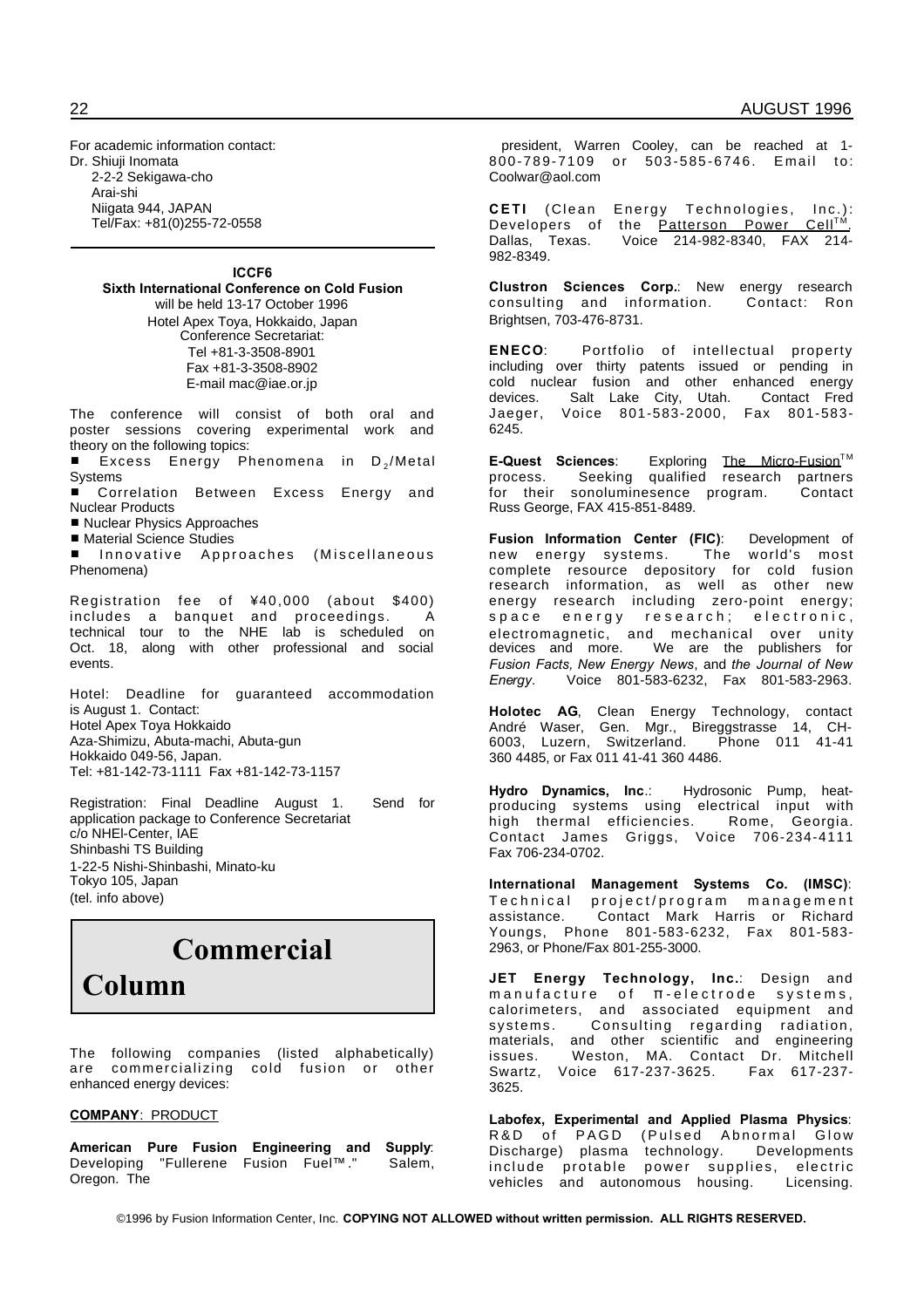Ontario, Canada. Contact Dr. Paulo N. Correa. Tel 905-660-1040. Fax 905-738-8427

**Magnetic Power Inc.**: The Joint Venture partner with Sciex (UK) for Takahashi supermagnets and supermotors in North America. Sebastopol, CA. Contact Mark Goldes, Voice 707-829-9391, Fax 707-829-1002.

**Nova Resources Group, Inc**.: Design and manufacture ETC (Electrolytic Thermal Cell); EG (commercial power cogeneration module); and IE (integrated electrolytic system). Denver,<br>CO Call Chin Ransford Phone 303-433-5582 Call Chip Ransford, Phone 303-433-5582.

**UV Enhanced Ultrasound**: Cold Fusion Principle being used for an ultrasonic water purifier. Hong Kong. FAX 852-2338-3057.

**Zenergy Corporation**: Founded in 1996 to facilitate the introduction of commercially viable energy alternatives. (formerly Power Cell Technologies)<br>Chandler, AZ. Contact Reed Huish: 602-814-Chandler, AZ. Contact Reed Huish: 602-814-  $602 - 814 - 7665$ , e-mail: reedh@indirect.com

Note: The Fusion Information Center has been acting as an information source to many of these companies. We expect to augment our international service to provide contacts, information, and business opportunities to companies considering an entry into the enhanced energy market.

#### **INFORMATION SOURCES**

Academy for New Energy (ANE) is a subsidiary organization to the International Association for New Science, which has specific goals directed toward the field of alternative and "New" energy research. 1304 S. College Ave., Fort Collins, CO 80524. Tel. 970-482-3731

*ANE Newsletter*, quarterly publication of ANE, providing an open forum for discussion, and disseminating newsworthy and inspirational information on invention and new energy. Edited by Robert Emmerich.

*Advanced Energy Network Newsletter*, quarterly, a reprint of articles and papers from other energy publications, with book reviews and worldwide conference list. Advanced Energy Network, P.O. Box 691, Rondebosch 7700 Capetown, Rep. South Africa.

*Cold Fusion*, monthly newsletter, edited by Wayne Green, 70 Route 202N, Petersborough, NH 03458.

*Cold Fusion Times,* quarterly newsletter published by Dr. Mitchell Swartz, P.O. Box 81135, Wellesley Hills MA 02181. Home Page: http://world.std.com/~mica/cft.html

*Cycles*, a R&D newsletter, published by Dieter Soegemeier, Editor, GPO Box 269, Brisbane, QLD.4001, Australia. Phone/Fax: +61 (0)7 3809 3257.

*Electric Spacecraft Journal*, quarterly, edited by Charles A. Yost, 73 Sunlight Drive, Leicester, NC 28748.

*Electrifying Times*, 3 issues per year, published by Bruce Meland, 63600 Deschutes Road, Bend, OR 97701, Phone (503) 388-1908, FAX (503) 3 8 2 - 0 3 8 4 , E - M A I L 102331.2166@compuserve.com.

*Fusion Facts* monthly newsletter. Salt Lake City, UT. 801-583-6232, also publishes Cold Fusion Impact and Cold Fusion Source Book. Plans on-line database access.

*Fusion Technology,* Journal of the American Nuclear Society, edited by Dr. George Miley, publishes some papers on cold nuclear fusion. 555 N. Kensington Ave., La Grange Park, IL 60525.

*Infinite Energy,* new bi-monthly newsletter edited by Dr. Eugene Mallove (author of **Fire from Ice**), P.O.  $Box \ 2816.$  Concord, NH  $03302 - 2816.$ 603-228-4516.

F a x : 6 0 3 - 2 2 4 - 5 9 7 5 E - m a i l 76570.2270@compuserve.com

Institute for New Energy (INE), organization to promote and help find funding for new energy research.

Home Page: www.padrak.com/ine/ contains many important scientific papers and current reports on all areas of research.

E-mail: ine@padrak.com Salt Lake City, Utah. Voice 801-583-6232, Fax 801-583-2963.

*New Energy News* monthly newsletter for INE, highlighting the research and development in the worldwide new energy arena. Edited by Hal Fox.

*Journal of New Energy*, quarterly, presenting papers representing the new areas of energy research, leading-edge ideas in the development of new energy technology, and the theories behind them. Published by the Fusion Information Center, Inc., for the Institute for New Energy. Editor: Hal Fox.

KeelyNet BBS - Science and health oriented information exchange that specializes in nonstandard research, much of it on new energy. Jerry Decker, 214-324-3501.

Internet: www.keelynet.com E-mail: jdecker@keelynet.com

*Planetary Association for Clean Energy Newsletter*, quarterly, edited by Dr. Andrew Michrowski. 100 Bronson Ave, # 1001, Ottawa, Ontario K1R 6G8, Canada.

Now available: *Clean Energy Review*, a technical and scientific discussion on nuclear fuel wastes disposal. Discusses transmutation as one possible solution. \$5 U.S. and Canadian, \$7.50 other countries.